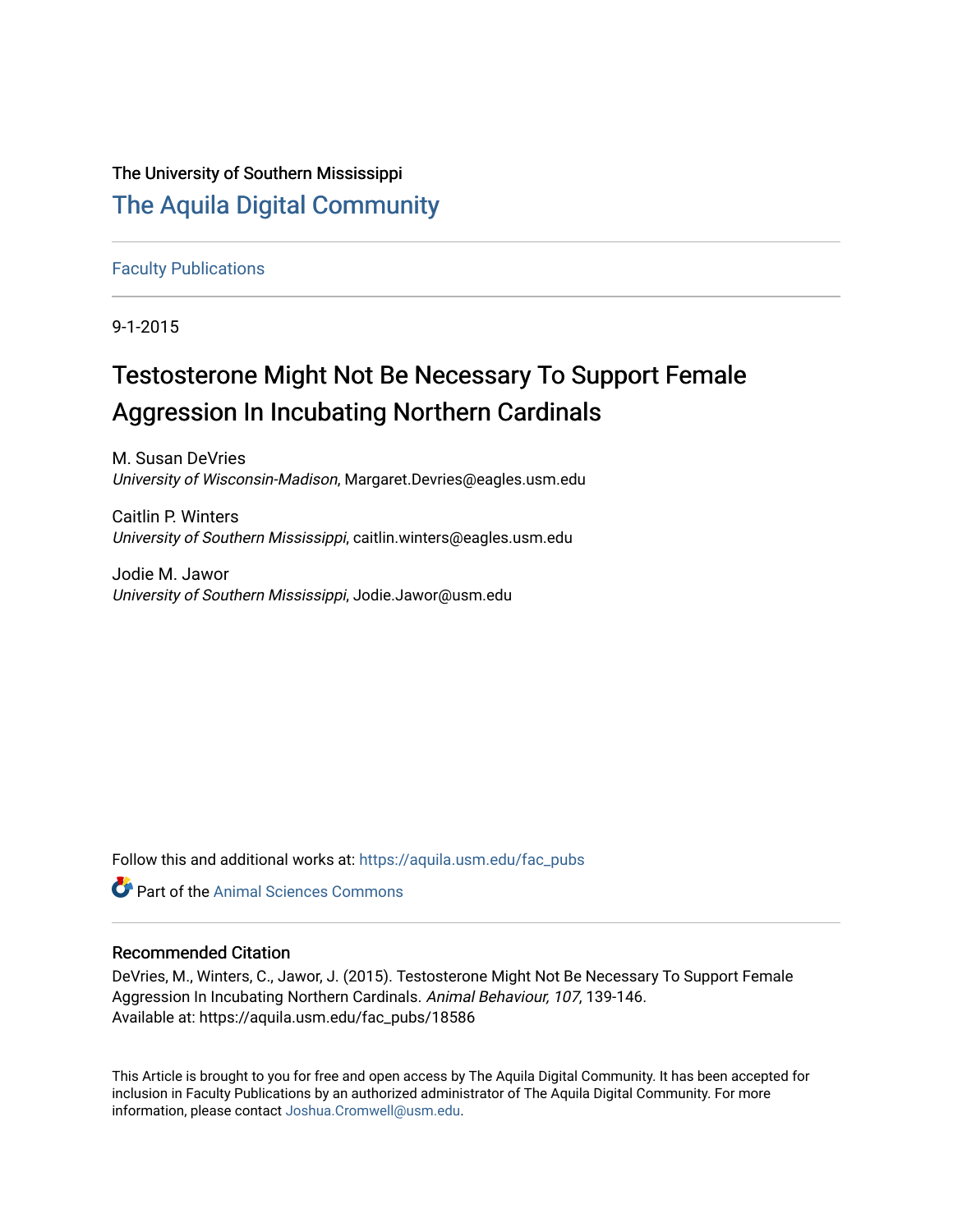Testosterone might not be necessary to support female aggression in incubating northern cardinals

M. Susan DeVries <sup>a</sup>, Caitlin P. Winters <sup>b</sup>, Jodie M. Jawor <sup>b, \*</sup>

<sup>a</sup>*Department of Zoology, University of Wisconsin-Madison, Madison, WI, U.S.A.* <sup>b</sup> *Department of Biological Sciences, The University of Southern Mississippi, Hattiesburg, MS, U.S.A.*

*Article history:* 

Received 8 April 2015

Initial acceptance 24 April 2015

Final acceptance 27 May 2015

Available online xxx

MS. number: A15-00288R

 \*Correspondence: J. M. Jawor Department of Biological Sciences, The University of Southern Mississippi, 118 College Dr. #5018, Hattiesburg, MS 39406, U.S.A.

*E-mail address*: Jodie.Jawor@usm.edu (J. M. Jawor).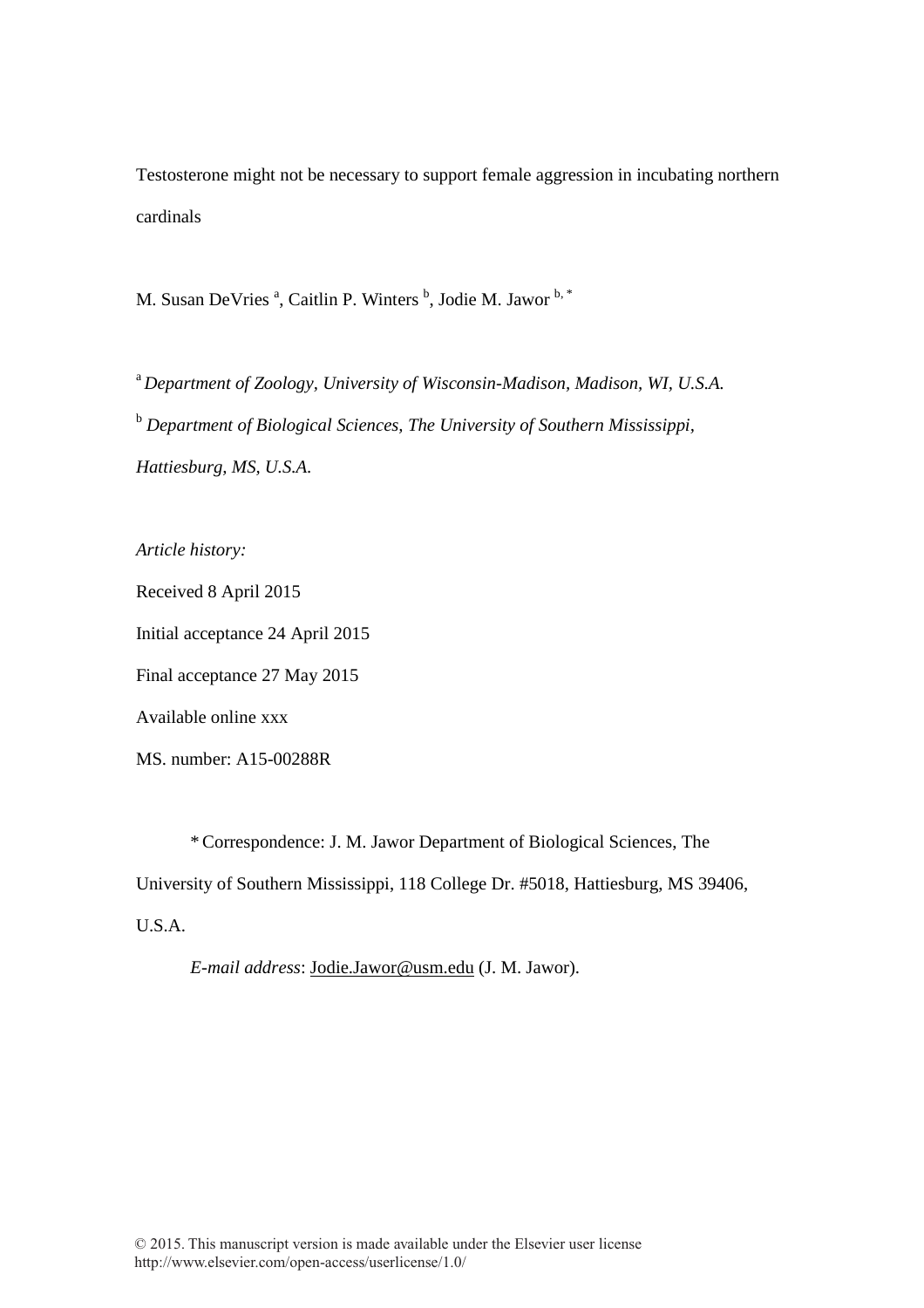Testosterone's (T) influence on male aggression has been well established in many vertebrate species, but the impact of T on female aggressive behaviour is poorly understood. Among birds, a link between T and female aggression is plausible, as females of many species exhibit a seasonal peak in T concentrations at the onset of breeding when social instability is greatest and they may have circulating T through much of the breeding season. However, investigations examining the relationship between T and female aggression are few and have yielded conflicting results, with experimentally or endogenously elevated T supporting aggressive behaviour in females of some species but not others, and T elevating with aggression at some points of the reproductive cycle but not others. We examined the relationship between endogenous levels of T and female aggression in the northern cardinal, *Cardinalis cardinalis*, a resident temperate species in which pairs exhibit prolonged territoriality and females have measurable levels of T year-round, including all stages of reproduction (incubation, nestling feeding, etc.). Using simulated nest intrusions, we assessed aggressive responses of incubating females to intrasexual 'intruders' at the nest and quantified T levels after each aggressive encounter. Displays of aggression towards 'intruders' varied among females; yet, individuals showing greater levels of aggression did not demonstrate higher levels of T. These results imply that T might not support maternal aggression in this species.

*Keywords*:

aggression

*Cardinalis cardinalis*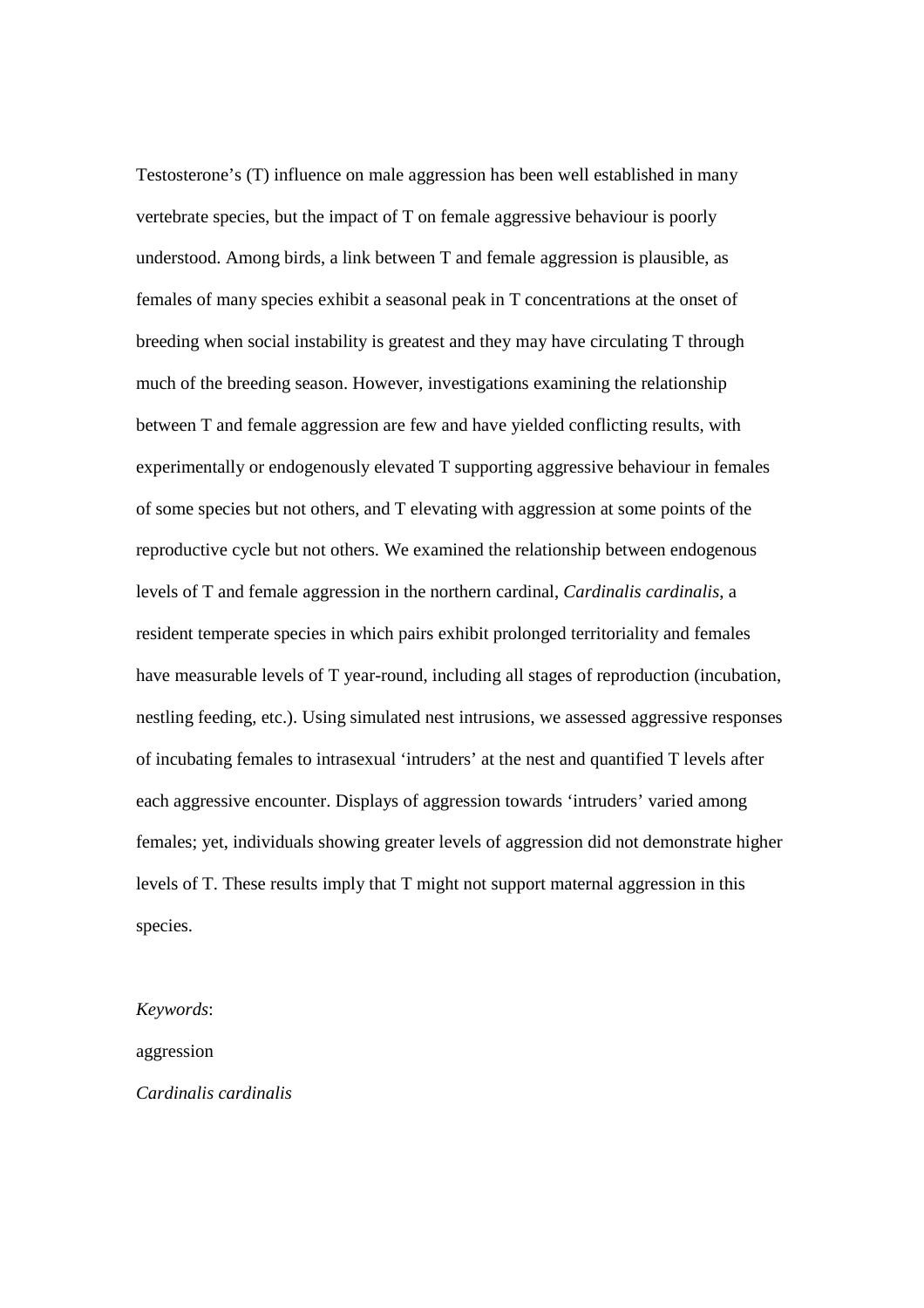corticosterone

female

incubation

maternal aggression

nest defence

northern cardinal

testosterone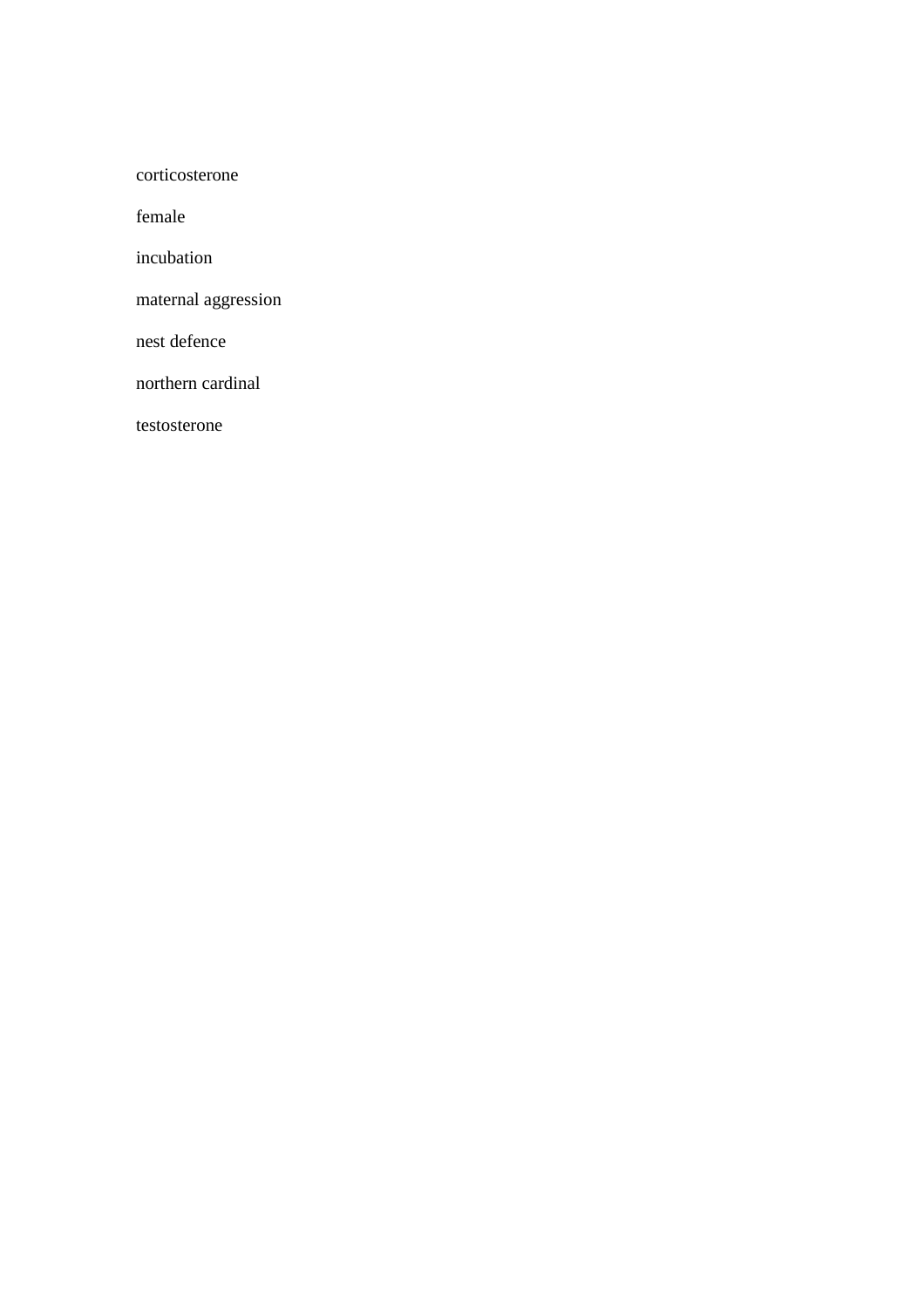Quantifying relationships between steroid hormones and vertebrate aggression has received much investigative attention. Collectively, such studies suggest that the relationship between sex steroids and aggressive behaviour is complex, as the connection between a hormone and a behaviour can vary among reproductive contexts, seasons, sexes and species (Adkins-Regan, 2005; Goymann, Landys, & Wingfield, 2007). Among birds, testosterone's (T) influence on male aggression has been researched extensively, with many studies indicating that elevated levels of T support male aggressive behaviour (e.g. Beletsky, Orians, & Wingfield, 1990; Geslin, Chastel, & Eybert, 2004; Hau, Wikelski, Soma & Wingfield, 2000; McGlothlin, Jawor, & Ketterson, 2007; Wingfield, 1984, 1994). However, not all species show covariation between T and aggression (Apfelbeck & Goymann, 2011; Apfelbeck, Stegherr, & Goymann, 2011; DeVries, Winters, & Jawor, 2012; Hunt, Hahn, & Wingfield, 1997; Lynn & Wingfield, 2008; Moore, Walker, & Wingfield, 2004) and T elevation with aggression may be context specific (Rosvall, Peterson, Reichard, & Ketterson, 2014). This has prompted recent and interesting suggestions that the association between T and aggression in males be reevaluated (Goymann et al., 2007).

If the relationship between T and aggression in males is complex, the relationship between T and female aggression remains largely inconclusive. Even though female birds of many species behave aggressively (e.g. Cain, Rich, Aisworth, & Ketterson, 2011; Rosvall, 2008, 2011; Sandell, 1998; Yasukawa & Searcy, 1982), and they can have circulating levels of T throughout the breeding season (e.g. Gill, Alfson, & Hau, 2007; Jawor, 2007; Rosvall, 2013), they have received much less investigative attention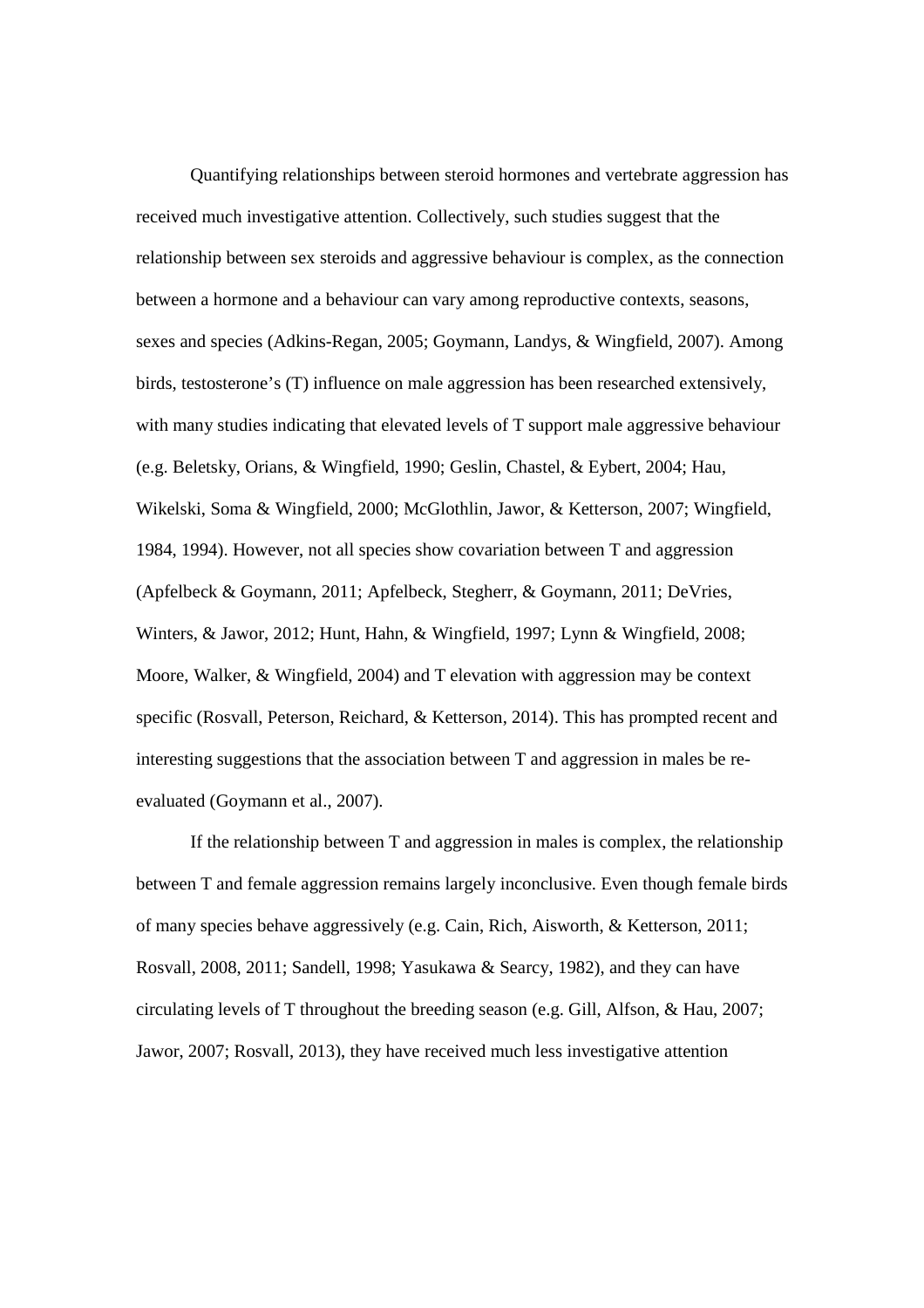(Ketterson, Nolan, & Sandell, 2005) with relatively little emphasis on hormone expression during aggression.

The few studies that have examined relationships between T and female aggression in birds have focused on aggressive behaviour prior to nesting and have yielded conflicting results. Females of several species (e.g. red-winged black birds, *Agelaius phoeniceus*: Cristol & Johnson, 1994; cliff swallows, *Petrochelidon pyrrhonota*: Smith, Raouf, Bomberger Brown, Wingfield, & Brown, 2005) demonstrated a seasonal peak in T levels during periods of intense social instability (e.g. territorial establishment, mate attraction), implying that greater concentrations of T might support aggressive behaviour. Several studies have attempted to determine whether elevations of T accompany displays of female aggression as proposed by the 'challenge hypothesis' (Wingfield, Hegner, Dufty, & Ball, 1990), yet results are mixed from studies attempting to quantify such a relationship. For example, elevated levels of T were not present following aggressive behaviour in female European stonechats, *Saxicola torquata* (Canoine & Gwinner, 2005; Gwinner, Rödl, & Schwabl, 1994), song sparrows, *Melospiza melodia* (Elekonich & Wingfield, 2000), spotted antbirds, *Hylophylax n. naevioides* (Hou, Stoddard, & Soma, 2004), dark-eyed juncos, *Junco hyemalis* (Jawor, Young, & Ketterson, 2006), and African black coucals, *Centropus grillii* (Goymann, Wittenzellner, Schwabl, & Makomba, 2008), but T concentrations were higher in buffbreasted wrens, *Thryothorus leucotis* (Gill et al., 2007), following exposure to a female decoy, and in dunnocks, *Prunella modularis* (Langmore, Cockrem, & Candy 2002), after experimental removal of males encouraged competition among females.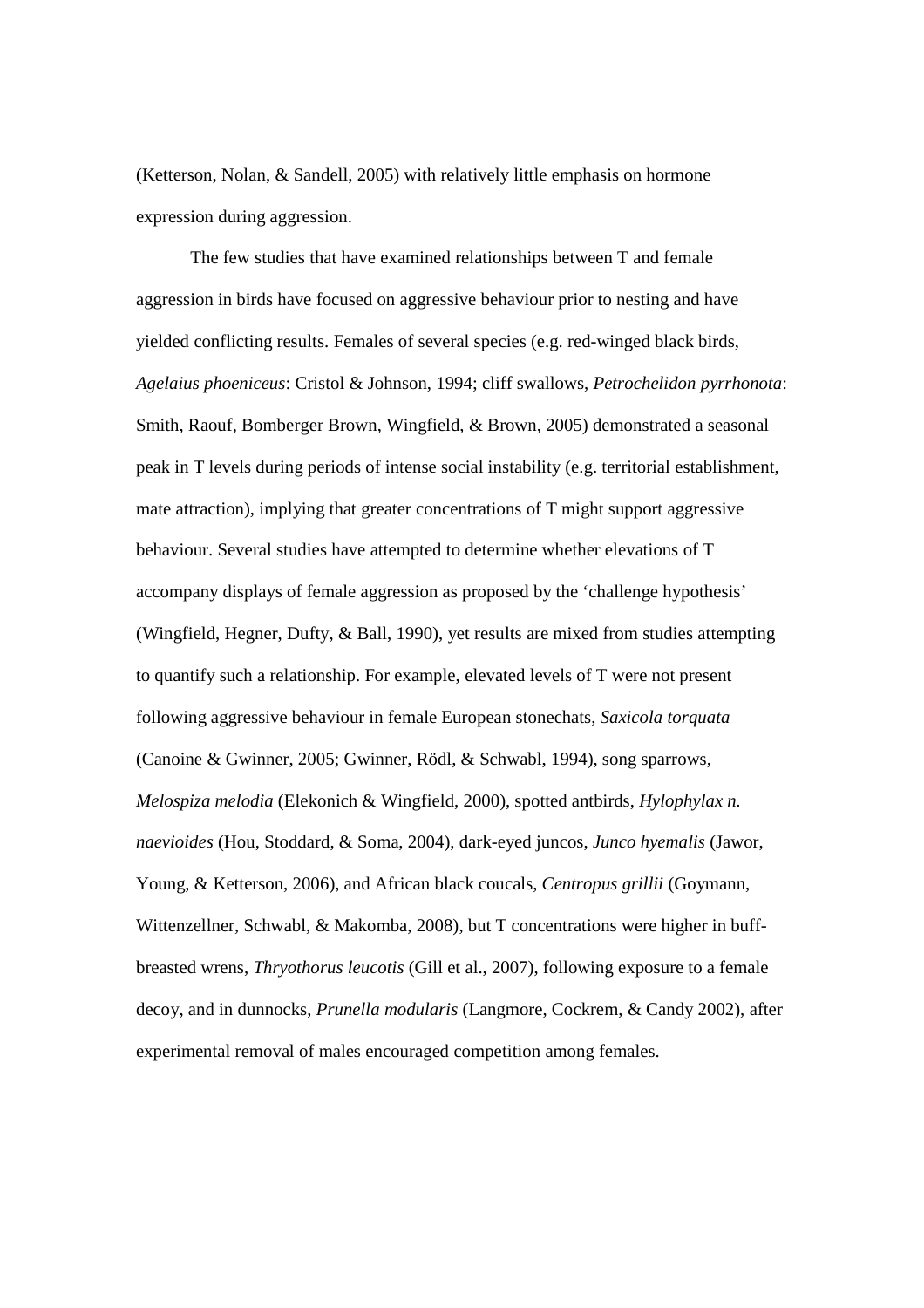The aforementioned studies are unified in that they assessed relationships between elevated T and female territorial aggression. Almost nothing is known about connections between levels of T (neither nonelevated nor elevated) and other forms of aggressive behaviour performed by female birds, such as maternal aggression. Performance of this type of aggression is essential for insurance of a female's reproductive success as she defends eggs/offspring from potential destruction and/or brood parasitism (Nelson, 2006). Females of many avian species have detectable T levels during incubation/nestling feeding (Ketterson et al., 2005), which in some cases are not significantly lower than peak concentrations of T characteristic of the prebreeding period (e.g. Jawor, 2007; Jawor et al., 2007). Considering that circulating T is present during periods when females of many species are aggressively defending nests, it is plausible that a relationship between T and avian maternal aggression could exist. Maternal aggression has been well studied in mammals (particularly rodents), and modulation of this behaviour has been linked to a number of hormones including oxytocin, vasopressin, progesterone and neurotransmitters such as serotonin (Angoa-Pérez et al., 2014; Bosch & Newman, 2012; de Sousa et al., 2010; Heiming et al., 2013; Kelly & Goodson, 2014; Sabihi, Dong, Durosko, & Leuner, 2014), but many of these hormones are also used in lactation, a process that birds do not undergo, and their links with aggression may be secondary to their main use. Here we compare circulating levels of T in female northern cardinals, *Cardinalis cardinalis* (hereafter 'cardinals'), that were defending their nest from a simulated conspecific intruder to better understand how T and avian maternal aggression covary.

Several behavioural and physiological characteristics of female northern cardinals render them ideal candidates to examine relationships between T and maternal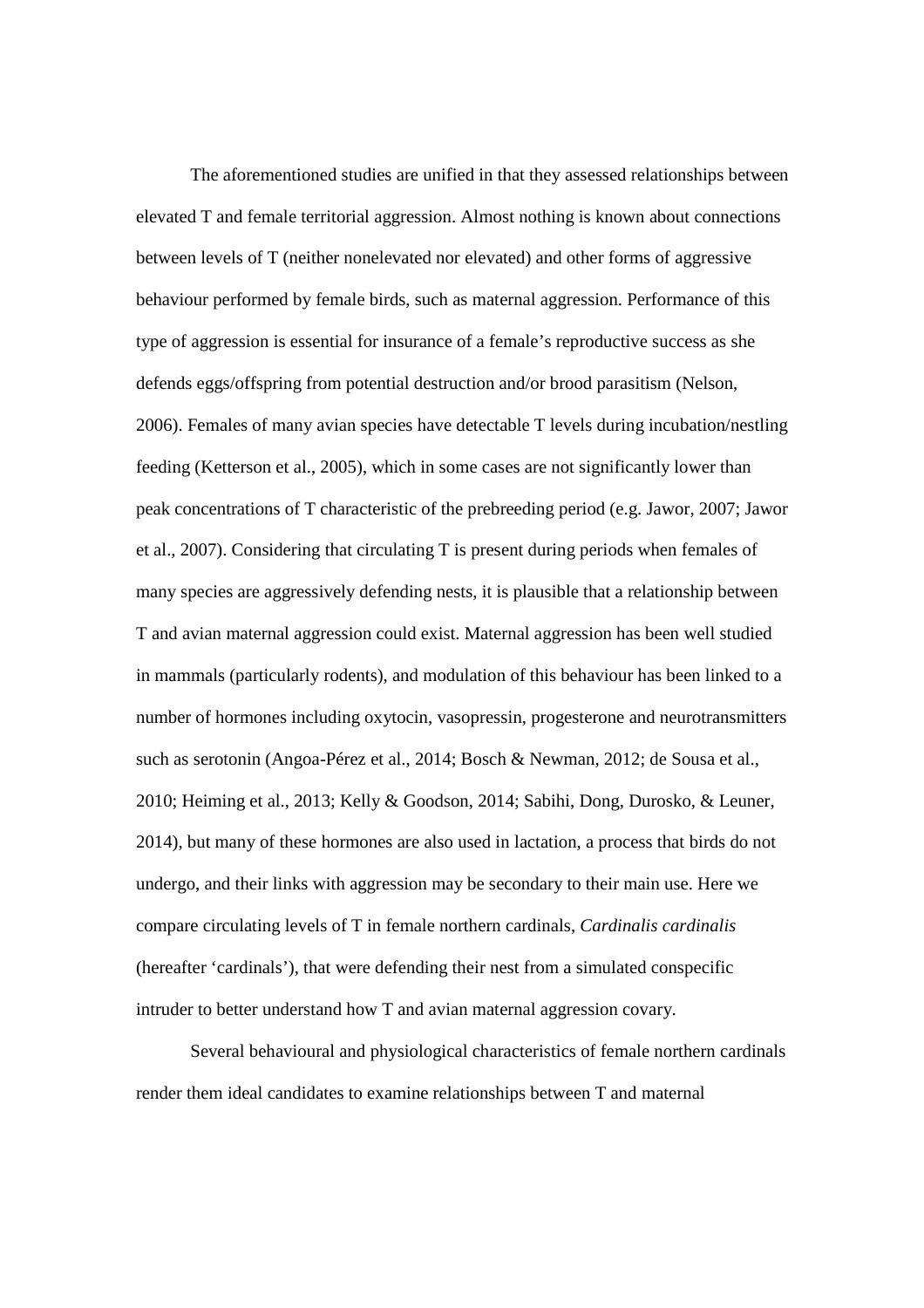aggression. Cardinals are year-round residents ranging from Central America to southern Canada (Halkin & Linville, 1999). This species is socially monogamous and multibrooded, displays prolonged territoriality, which in some areas is year-round (Halkin & Linville, 1999; Jawor, Gray, Beall, & Breitwisch, 2004; Gentry, n.d.), and has a lengthy breeding season (6+ months; Halkin & Linville, 1999). From a behavioural perspective, female cardinals are unique among other female temperate zone passerines in that they actively participate in territorial defence through the display of male-like aggression (e.g. conflict, song) towards intra- and intersexual conspecifics for most of the year (Halkin & Linville, 1999; Jawor et al., 2004). Cardinals are also open-cup nesters that suffer a high depredation rate (Filliater, Breitwisch, & Nealen, 1994; this study), intraspecific brood parasitism is known to occur (Linville, 1997), and cardinals actively defend their nests (Jawor et al., 2004). Consequently, displays of maternal aggression at the nest are potentially frequent as female cardinals protect their reproductive investment (Jawor et al., 2004; M. S. DeVries, personal observations; J. M. Jawor, personal observations).

Female cardinals also demonstrate unique patterns of T production. For example, female cardinals have measurable concentrations of T present year-round (Jawor, 2007) that are higher than many values previously reported for females of other avian species (reviewed in Ketterson et al., 2005). Furthermore, the annual T profile of female cardinals is nearly identical to that of males (Jawor, 2007). Prior work with the population assessed here also suggests that female cardinals can significantly increase T concentrations in response to standardized gonadotropin-releasing hormone (GnRH) injections during the nonbreeding through prebreeding periods (see DeVries, Holbrook,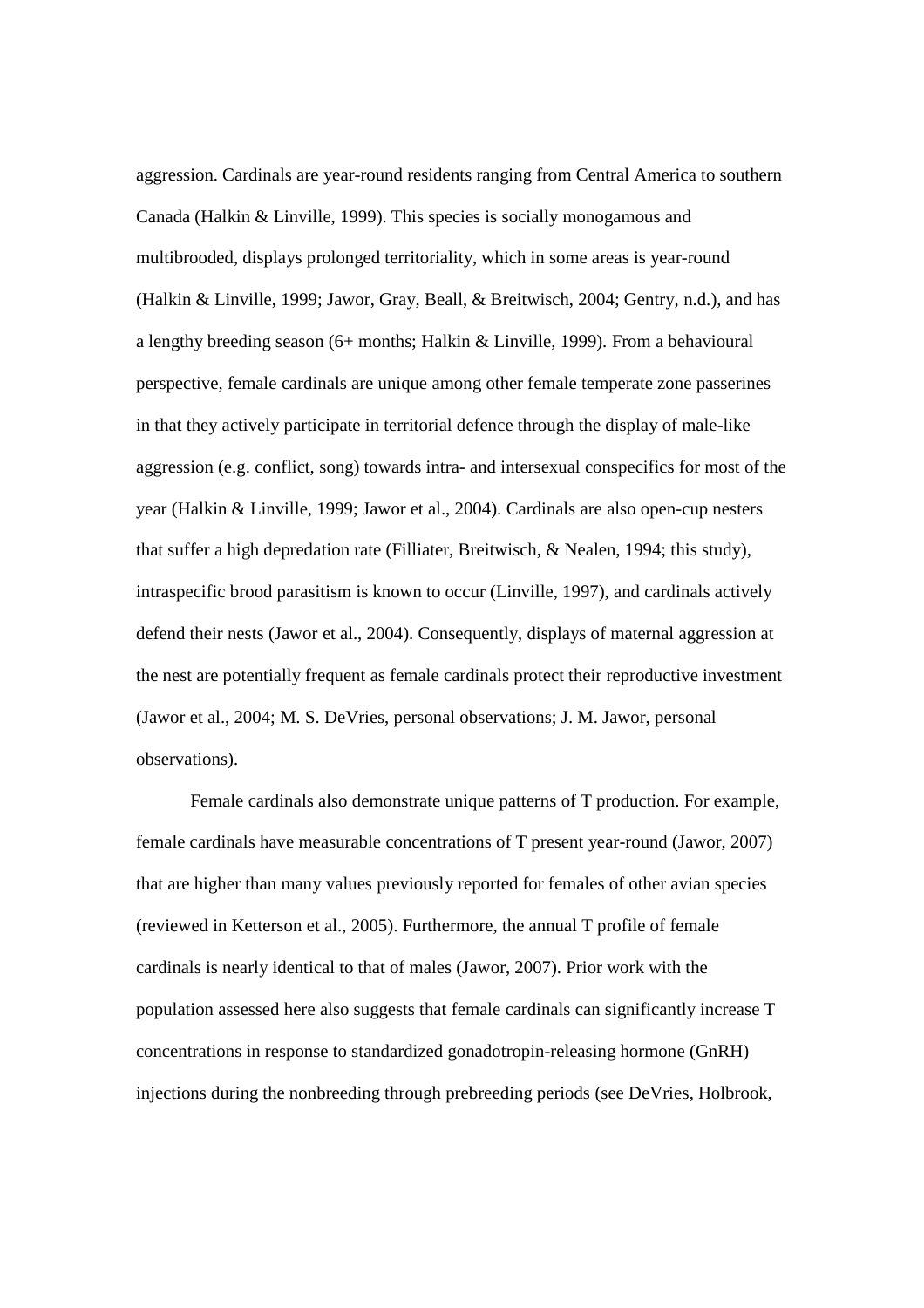Winters, & Jawor, 2011; Jawor, Hooker, & Mohn, 2014, for further details) but not during offspring feeding (DeVries & Jawor, 2013). Given that female cardinals are highly aggressive at the nest and have considerable concentrations of circulating T year-round, we hypothesize that a relationship exists between T and maternal aggression in this species. In this study we assessed whether circulating T levels of incubating female cardinals vary by behavioural context (aggressive versus nonaggressive) and whether baseline T concentrations covary with the degree of aggressive behaviour displayed in response to a simulated intrasexual, conspecific 'intruder' at the nest.

### **<H1>METHODS**

#### <H2>*General Field Methods*

This research was conducted at the Lake Thoreau Environmental Research and Education Center property owned by the University of Southern Mississippi in Hattiesburg, Mississippi. In this population of cardinals, females begin building nests in late March to early April and the breeding season often continues through mid- to late September. This study was performed during April–June within the 2008–2011 breeding seasons. Nests were located through systematic searching from mid-March through early June. To determine whether circulating T covaries with behaviour during aggressive interactions, female cardinals were either captured (using mist nets) at the nest following aggressive response to a simulated nest intruder  $(N = 29)$  or captured at the nest without exposure to a potential 'intruder'  $(N = 17)$ . Most females were randomly subjected to only one treatment (aggressive context,  $N = 24$ ; nonaggressive context,  $N = 12$ ); however, because of the relatively finite size of this population, some individuals were captured in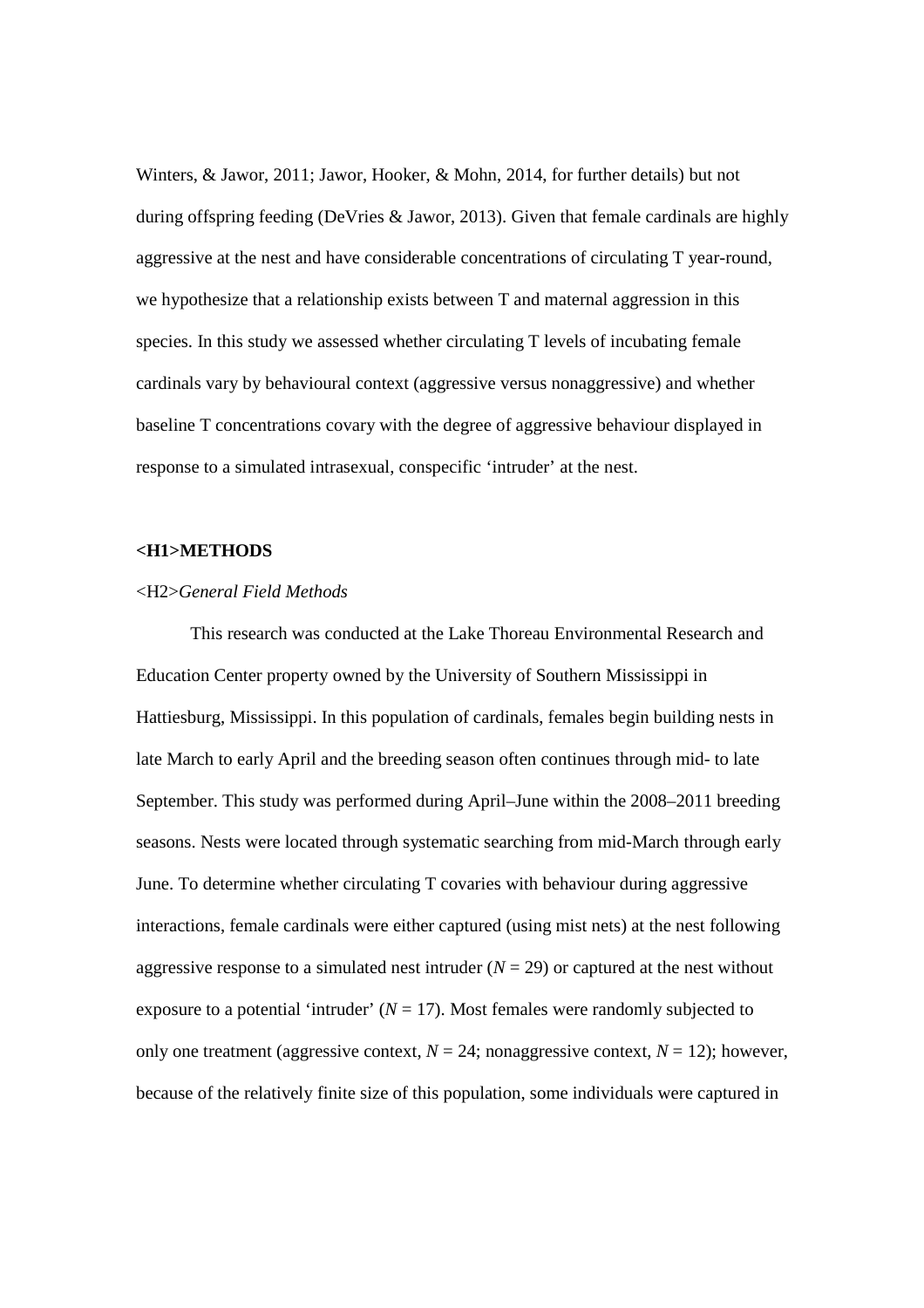both aggressive and nonaggressive contexts  $(N = 5)$ ; accounted for in statistical analyses; see below). To prevent subjecting an individual to the potential stress of repeated capture at the nest within a short period (which might have negative impacts on incubation behaviour), females that were exposed to both treatments were only exposed to one randomly selected treatment within a single breeding season (e.g. a female captured during an aggressive encounter in 2010 was captured in a nonaggressive context in 2011). No individuals were repeatedly sampled within a single treatment. All simulated intrusions were performed and all birds were captured and processed (blood collected, banded) between 0600 and 1200 hours. Upon capture, time of removal from net was noted and birds were processed following procedures previously described for cardinals (DeVries et al., 2011, 2012). Processing included blood collection (brachial vein puncture) for T and corticosterone (CORT) analyses, banding individuals (U.S. Fish and Wildlife (USFWS) band, plus a unique combination of plastic colour bands) and recording morphometric measures as part of ongoing research (handling time <10 min). Birds were released from the point of capture at the conclusion of processing. Blood samples were centrifuged and plasma was extracted and frozen at –20 °C until hormonal analyses. All procedures performed in this study were in accordance with ASAB/ABS Guidelines for the treatment of animals in behavioural research and teaching and European Union Directive 2010/63/EU for animal experimentation. Furthermore, this work was conducted under USFWS banding permit number 23479, Mississippi Department of Wildlife, Fisheries, and Parks scientific collecting permit number 0201101 and was approved by the Institutional Animal Care and Use Committee of the University of Southern Mississippi (protocol number 11092214). Salvage of adult cardinals for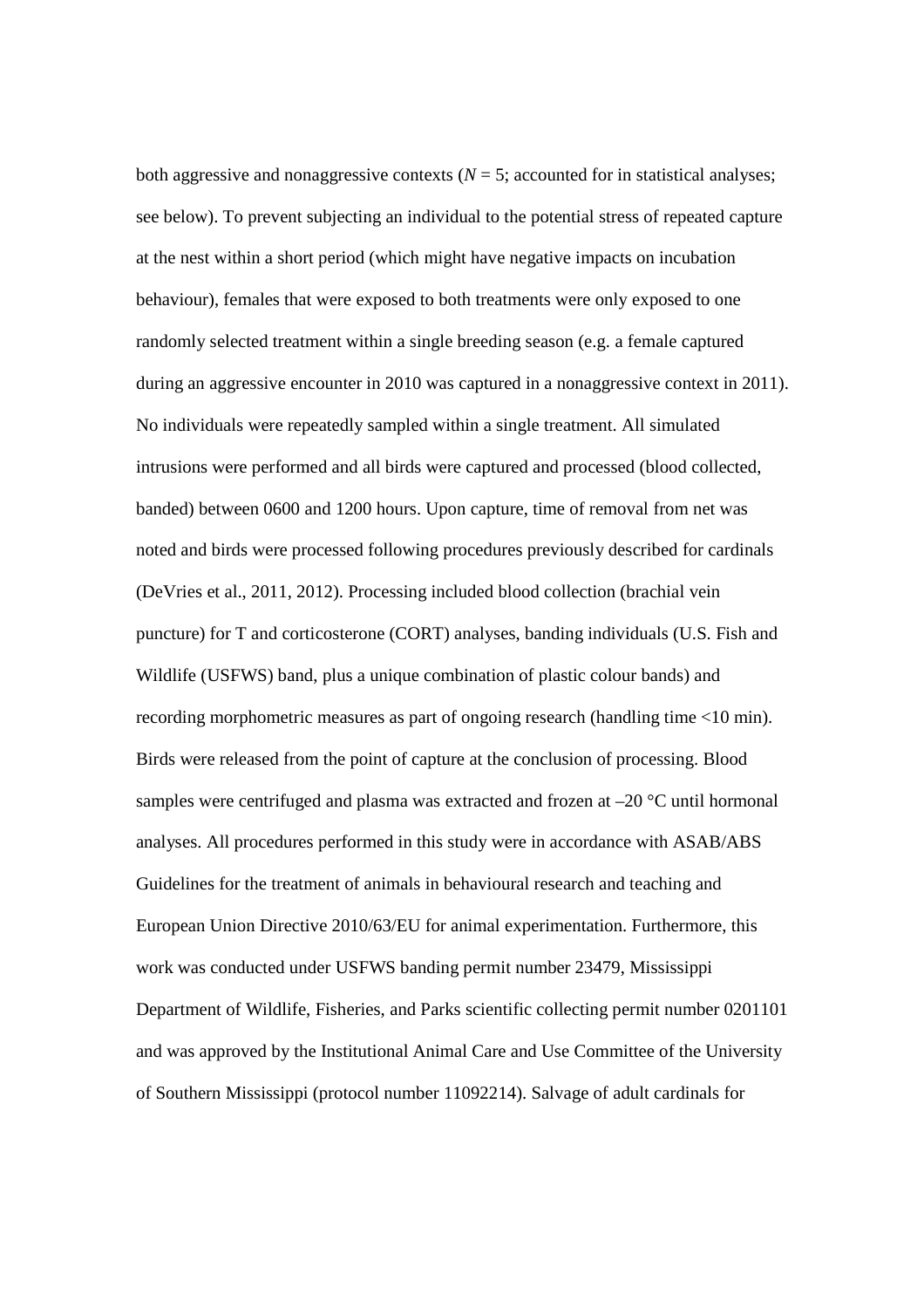taxidermic decoy preparation was approved under USFWS special purposes permit number MB135338-0.

## <H2>*Simulated Nest Intrusions*

We conducted simulated nest intrusions from April to June in 2008 ( $N = 3$ ), 2009  $(N = 9)$ , 2010  $(N = 14)$  and 2011  $(N = 3)$  to capture female cardinals following aggressive behaviour at the nest. After each nest was located, 1 h incubation watches were performed on two separate days to determine each female's preferred flight paths to and from the nest. Pilot work with this species has found that simulated nest intrusions performed prior to the third day of incubation could induce nest abandonment (Jawor, 2000); therefore, simulated nest intrusions were only performed on days 3–12 of incubation (no nest abandonment occurred after we performed simulated nest intrusions in this study). All simulated nest intrusions were conducted as follows. While a focal female was away from her nest, we placed a female cardinal taxidermy mount within 1 m of the nest cup and erected closed mist nets across preferred flight paths. Camouflaged researchers retreated 10–15 m away from the nest to observe the female's reaction to the 'intruder'. Upon the return of the focal female to the nest area, the trial began and her behavioural response to the decoy was assigned an aggressive proximity score modified from a similar study (Kontiainen et al., 2009): 1 = aggressive posturing (e.g. crest flattening, head lowering, wing waving) from a distance  $>5$  m;  $2 =$  aggressive posturing from distances of 2–5 m;  $3 =$  aggressive posturing within 2 m;  $4 =$  'mild' attack on decoy (e.g. swooping, pecking at decoy's feet, face);  $5 = \text{`major'}$  attack on decoy (e.g. multiple hits on decoy in quick succession, knocking decoy off of perch). The decoy was allowed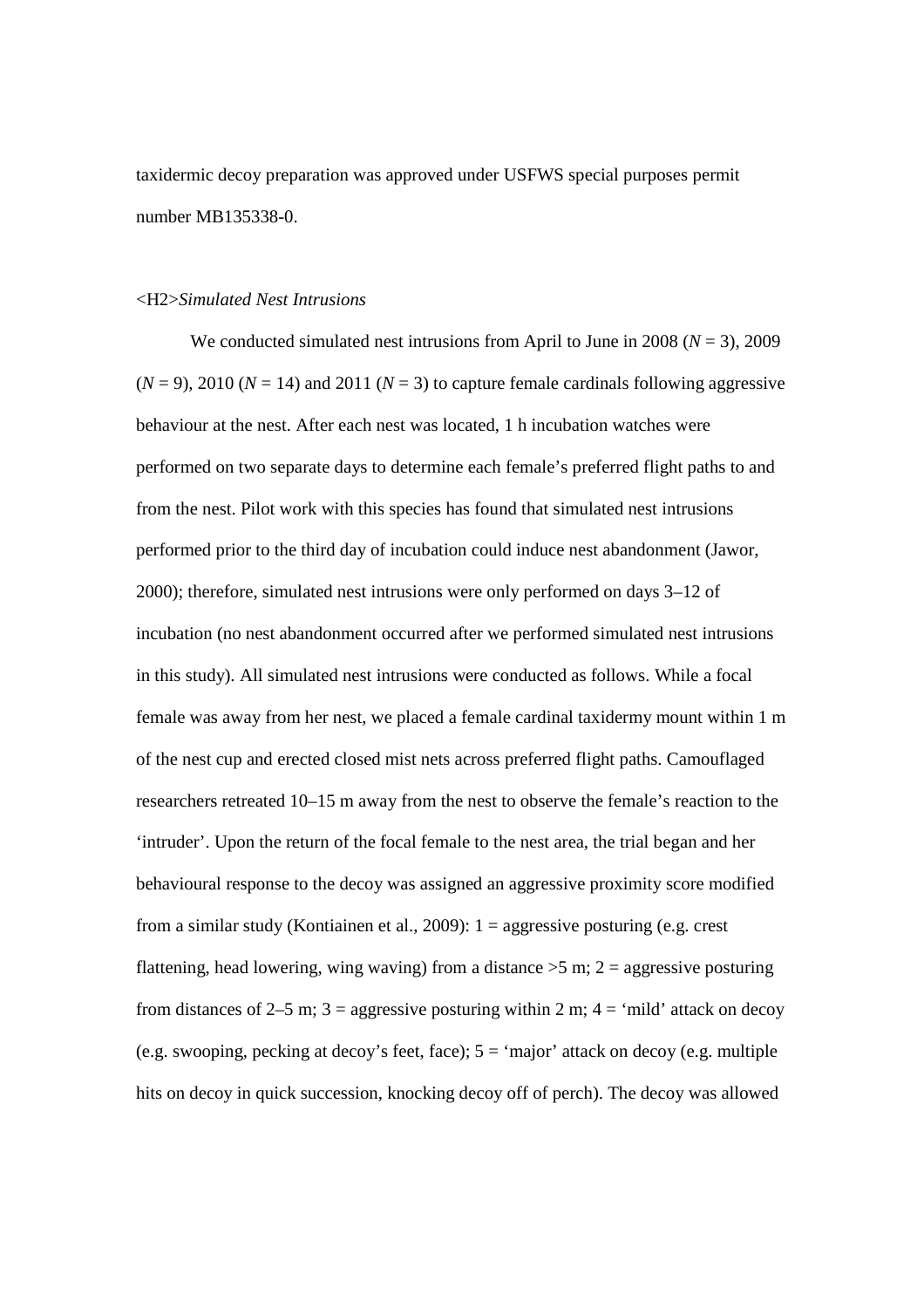to remain in position for 5 min or until it was physically struck by the focal female. After either 5 min following the return of the focal female to the nest area, or a physical attack on the 'intruder', the decoy was removed and we opened mist nets to capture females upon returning to the nest post-intrusion. Following the female's response to the decoy, nets remained open for 1 h. Once captured, we removed females from the net and bled them within 3 min of capture in the net to assess circulating T levels. Aggressive score (1–5), time during simulated nest intrusion for closest approach to the decoy (mean: 56 s, range 1–300 s), time of capture (time recorded seconds until capture following the completion of the simulated nest intrusion: mean: 1270 s, range 100–3120 s) and day of incubation (day 3–12) were recorded and each individual was quickly processed. If females were not captured within 1 h of the behavioural trial, the capture attempt was stopped. Because male and female cardinals share monomorphic song and vocalizations (Halkin & Linville, 1999) and because male pair members were present during 62% of trials, additional measures such as song or chipping frequency performed exclusively by females could not be reliably determined and thus are not included in our analyses. Capture success using the aforementioned procedure was 72.5% (29 captures/40 attempts).

#### <H2>*Nonaggressive Sampling*

 To quantify levels of circulating T in incubating females not engaged in aggressive behaviour (i.e. controls), we captured females  $(N = 17)$  at the nest without exposure to a simulated nest intrusion during the 2010 ( $N = 8$ ) and 2011 ( $N = 9$ ) breeding seasons. Similar to techniques used for simulated nest intrusions, we determined the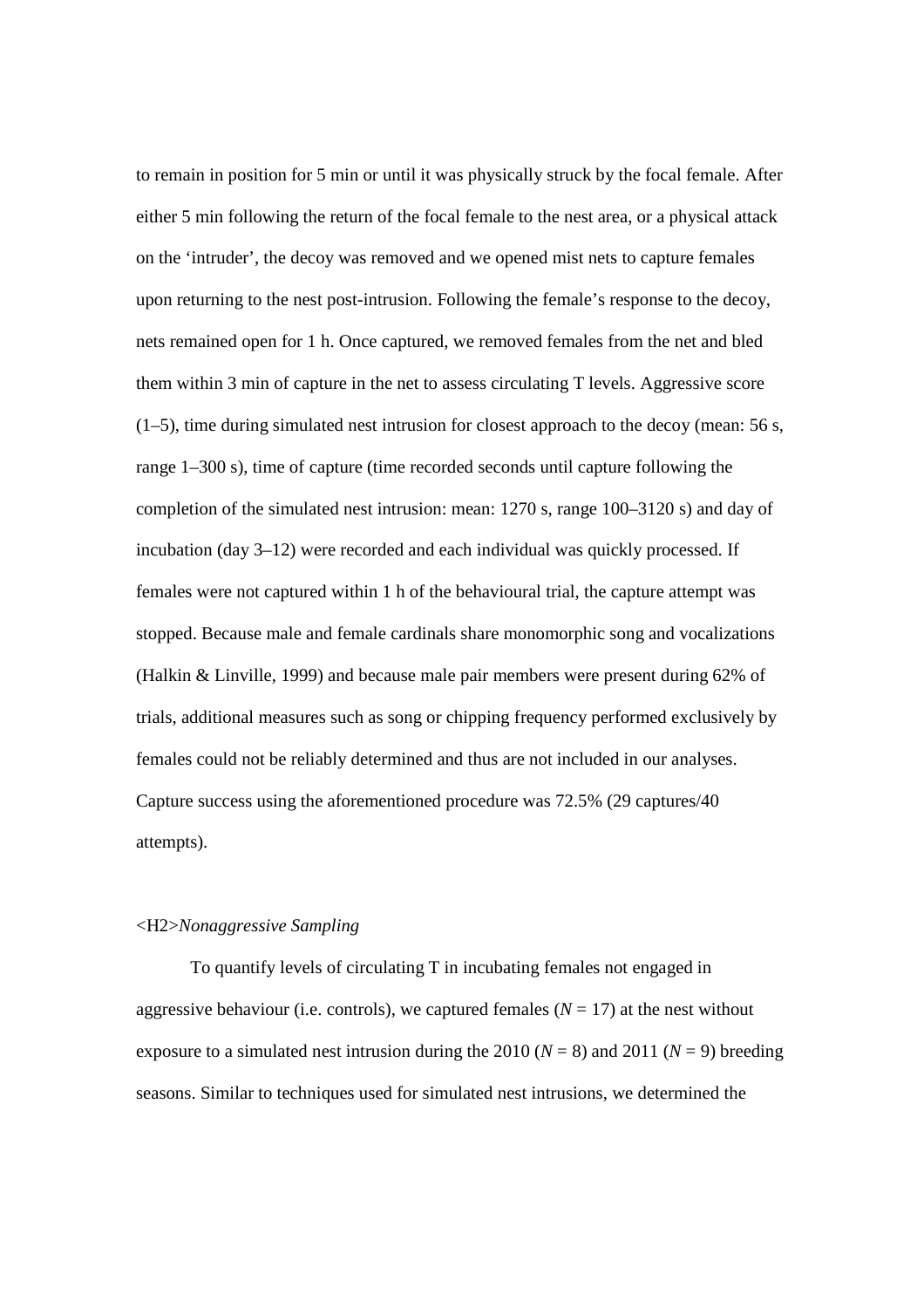preferred flight paths of 'control' females to and from the nest during 1 h incubation watches conducted on two separate days prior to a capture attempt. During a capture attempt, nets were placed in a female's preferred flight paths while she was away from the nest. When captured upon returning to the nest, we removed individuals from the net and bled them (via brachial vein puncture) within 3 min of capture to assess circulating levels of T, then we banded them, noted the day of incubation and released them at the point of capture. Nets remained open for 1 h or until successful capture.

#### <H2>*Testosterone Analyses*

We analysed testosterone using an enzyme immunoassay (EIA; Enzo Life Sciences, Inc., Farmingdale, NY, U.S.A., number 901-065, antibody sensitivity  $=$ 5.67 pg/ml plasma) following methods outlined in DeVries et al. (2011, 2012) and Jawor (2007). This assay has fairly low cross-reactivity with other androgens (testosterone 100%; 19-hydroxytestosterone 14.6%; androstendione 7.2%; dehydroepiandrosterone 0.72%; and oestradiol 0.40%). Tritiated testosterone (2000 cpm,  $H^3$ -T; PerkinElmer) was added to each sample  $(30 \mu)$  of plasma) to allow for the calculation of recoveries following extraction  $(3\times)$  with diethyl ether (mean recoveries = 89%). Extracts were resuspended and diluted to 350 µl with ethanol and assay buffer. Concentrations of T were calculated using a four-parameter logistic curve-fitting program (Microplate Manager; Bio-Rad Laboratories, Hercules, CA, U.S.A.) and corrected for incomplete recoveries. Plasma samples from each individual were analysed on the same plate and locations of all samples were randomized within plates. Standards of known T concentration were also placed within each plate for calculation of intra- and interassay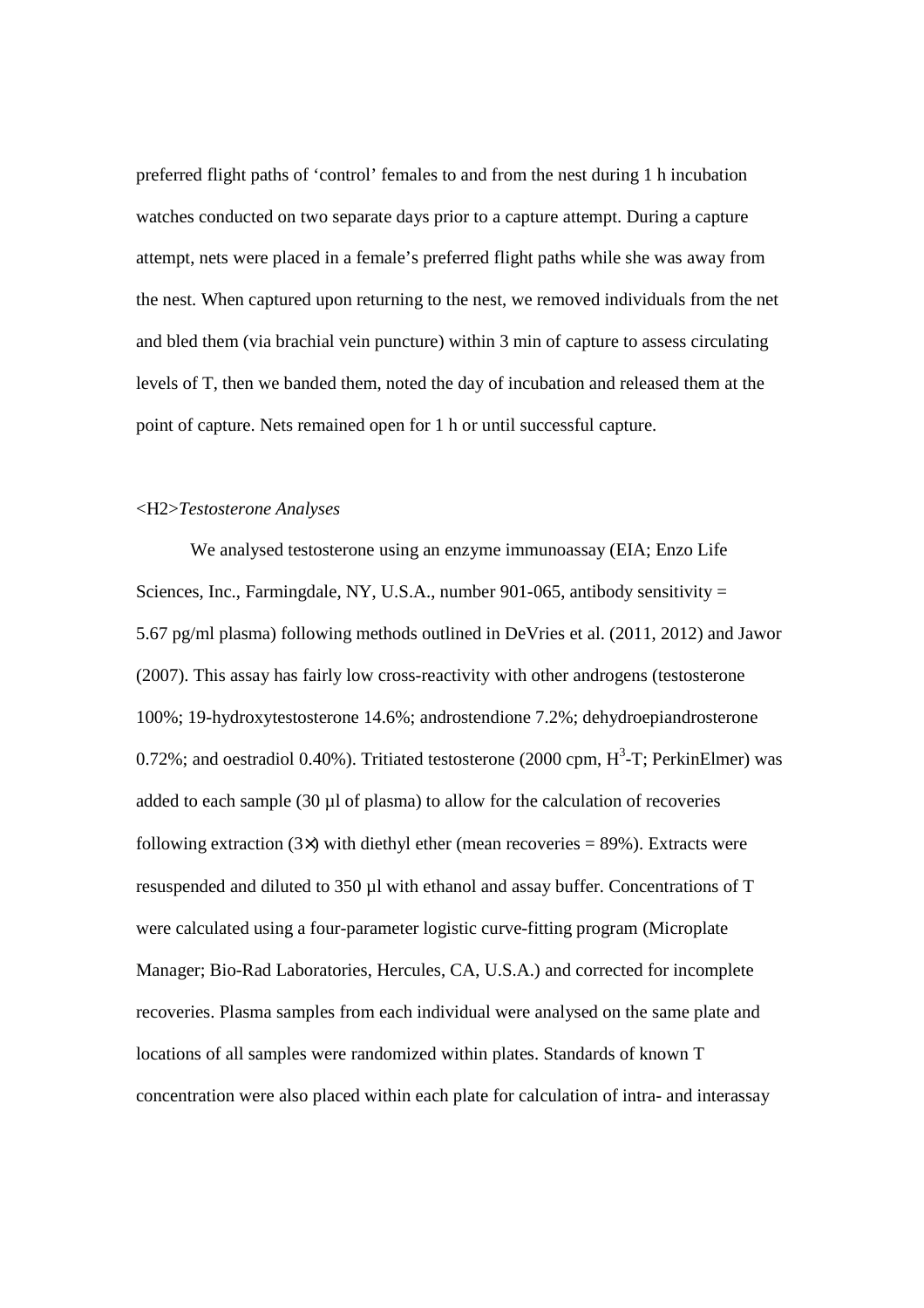variation. Intra-assay variation for T analyses ranged from 5.30 to 9.00%; interassay variation was 3.7%.

#### <H2>*Corticosterone Analyses*

Considering that the presence of a simulated 'intruder' at the nest might elicit a stress response in incubating females, we also assessed levels of corticosterone (CORT) in all individuals captured in both behavioural contexts. Similar to our T analyses, we used an EIA (Arbor Assays, LLC, Ann Arbor, MI, U.S.A., number K014-H5, antibody sensitivity 16.9 pg/ml) to determine levels of circulating CORT (as in DeVries & Jawor, 2014). This assay has limited cross-reactivity with other glucocorticoids (corticosterone 100%; desoxycorticosterone 12.3%; aldosterone 0.62%; cortisol 0.38%). Approximately 2000 cpm of  $H^3$ -CORT (PerkinElmer) was added to each sample (10 µl of plasma) to allow for the calculation of recoveries following triple extraction with diethyl ether (mean recoveries =  $88\%$ ). Extracts were resuspended with  $400 \mu$ l of assay buffer. Concentrations of CORT were calculated using a four-parameter logistic curve-fitting program (Microplate Manager) and corrected for incomplete recoveries. Plasma samples from each individual were analysed on the same plate and the location of all samples was

randomized. Samples from a homogenized plasma pool (northern bobwhite, *Colinus virginianus*) served as standards and were placed in four random locations within each plate for calculation of intra- and interassay variation. Intra-assay variation for CORT analyses ranged from 4.41 to 9.19%; interassay variation was 4.78%.

#### <H2>*Statistical Analyses*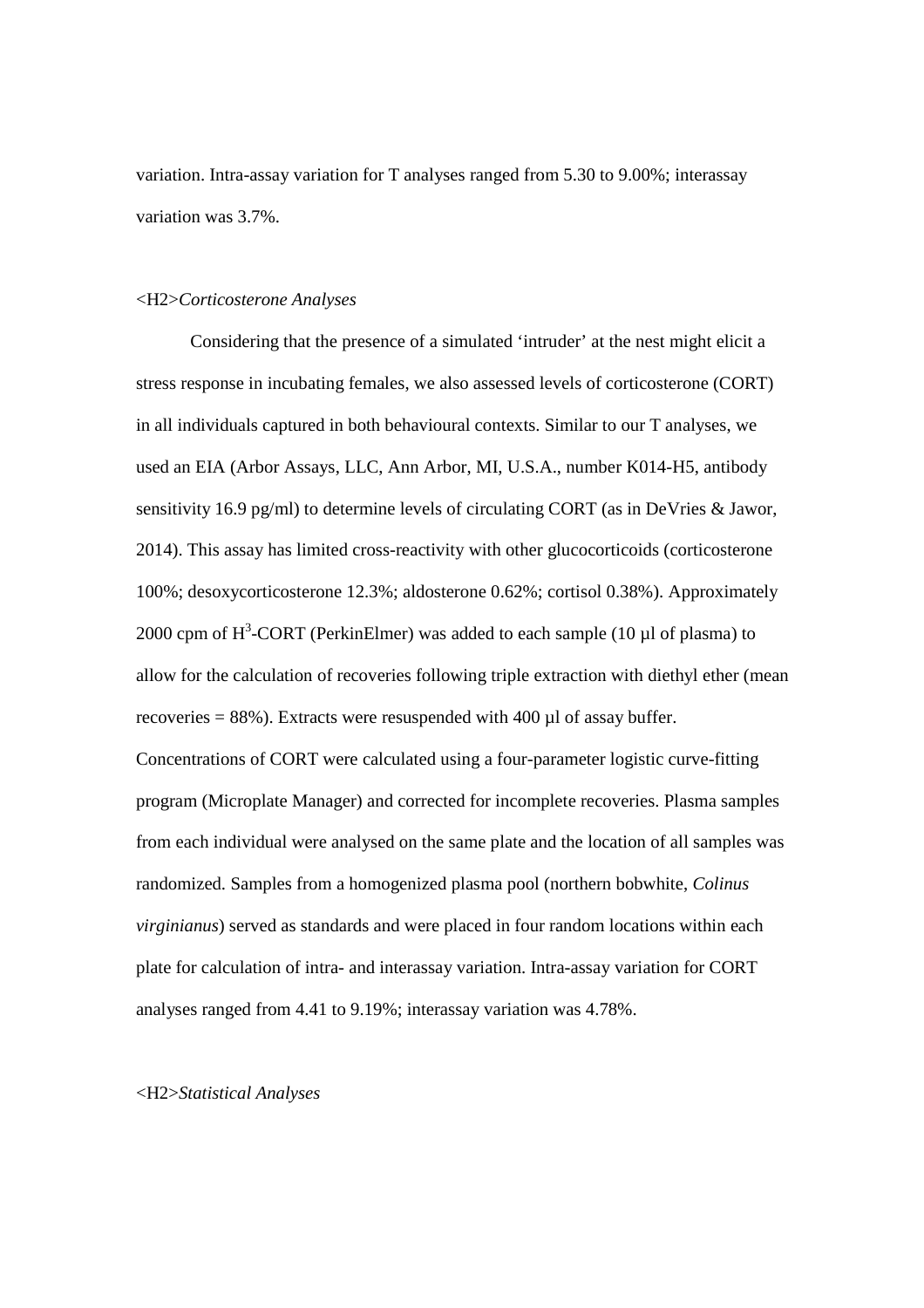Data were analysed with SPSS 16.0 (SPSS, Chicago, IL, U.S.A.). To account for interassay variation, we calculated correction factors from multiple standards of known hormone concentration placed randomly throughout each assay and applied a correction factor to all T and CORT samples. All corrected T and CORT values were then lntransformed for statistical analyses. We used a linear mixed model (LMM) to examine the effects of numerous variables on T and CORT concentrations. Fixed factors within the model included behaviour context (simulated nest intrusion versus control), year and day of incubation, while mass and hormone levels were entered as covariates. Individual identity was the random repeated effect to account for repeated sampling across treatments. We also used general linear models (GLMs) to examine the effects of aggression score (1–5), time of closest approach to decoy and time until capture on levels of T and CORT of females captured during simulated nest intrusions. Because blood sampling of all individuals was completed within 3 min, we excluded handling time from statistical analyses.

#### **<H1>RESULTS**

#### <H2>*Behavioural Context Comparison and Hormone Levels*

All females assessed during simulated nest intrusions displayed some level of aggressive behaviour during the trial: level 1 ( $N = 0$ ), level 2 ( $N = 2$ ), level 3 ( $N = 10$ ), level 4 ( $N = 5$ ), level 5 ( $N = 12$ ). Overall, the highest level of response (physically striking the intruder) was the most prevalent. Males were present in 62% of the trials; yet male presence had no effect on focal female T levels (independent samples *t* test:  $t_{27}$  $= 1.6, P = 0.12$ ), CORT concentrations ( $t_{24} = 0.42, P = 0.67$ ) or level of aggression shown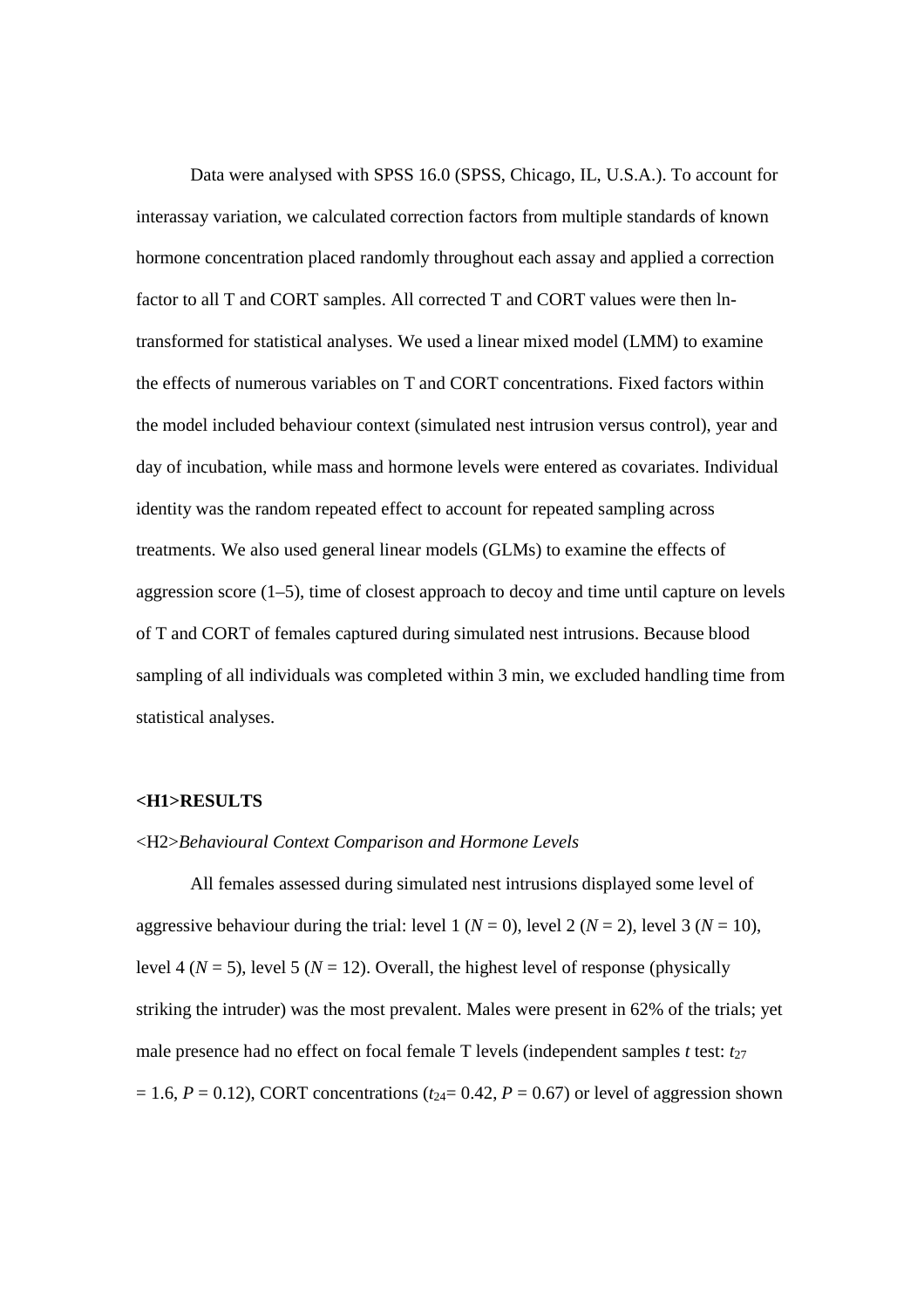$(t_{27} = 1.36, P = 0.18)$ . Males were not observed during nonaggressive, control captures.

Results indicate that T concentrations of incubating female cardinals captured following aggressive nest defence or during nonaggressive contexts did not significantly differ (Table 1). In addition, there was no significant effect of year, day of incubation, concentrations of CORT or mass on T concentrations in either behavioural context (Table 1, Fig. 1). Concentrations of CORT also did not significantly differ between behavioural contexts  $(F_{1, 20} = 0.54, P = 0.47)$ . Furthermore, there was no significant impact of year, day of incubation, concentrations of T or mass on CORT concentrations in simulated nest intrusion and control females (all *F* values  $<$  1.78, all *P* values  $>$  0.14). Table 2 summarizes means and ranges of T and CORT concentrations of females captured within each behavioural context.

#### <H2>*Additional Variables within Simulated Nest Intrusions*

 When examining females captured within aggressive contexts, results suggest that year, day of incubation, mass, concentrations of CORT, aggression score, time of closest approach and time until capture were not significantly associated with T concentrations of females captured following simulated nest intrusions (all *F* values < 3.01, all *P* values  $> 0.16$ ; Fig. 2). The aforementioned variables also were not significantly associated with circulating levels of CORT of incubating females assessed following aggressive encounters (all *F* values  $< 0.49$ , all *P* values  $> 0.40$ ; Fig. 3). Relationships between aggression scores and year assessed, day of incubation, mass, time of closest approach to the decoy and time until capture were also nonsignificant (all  $F$  values  $< 1.75$ , all  $P$ values > 0.24). Because T levels can increase with time following aggressive interactions,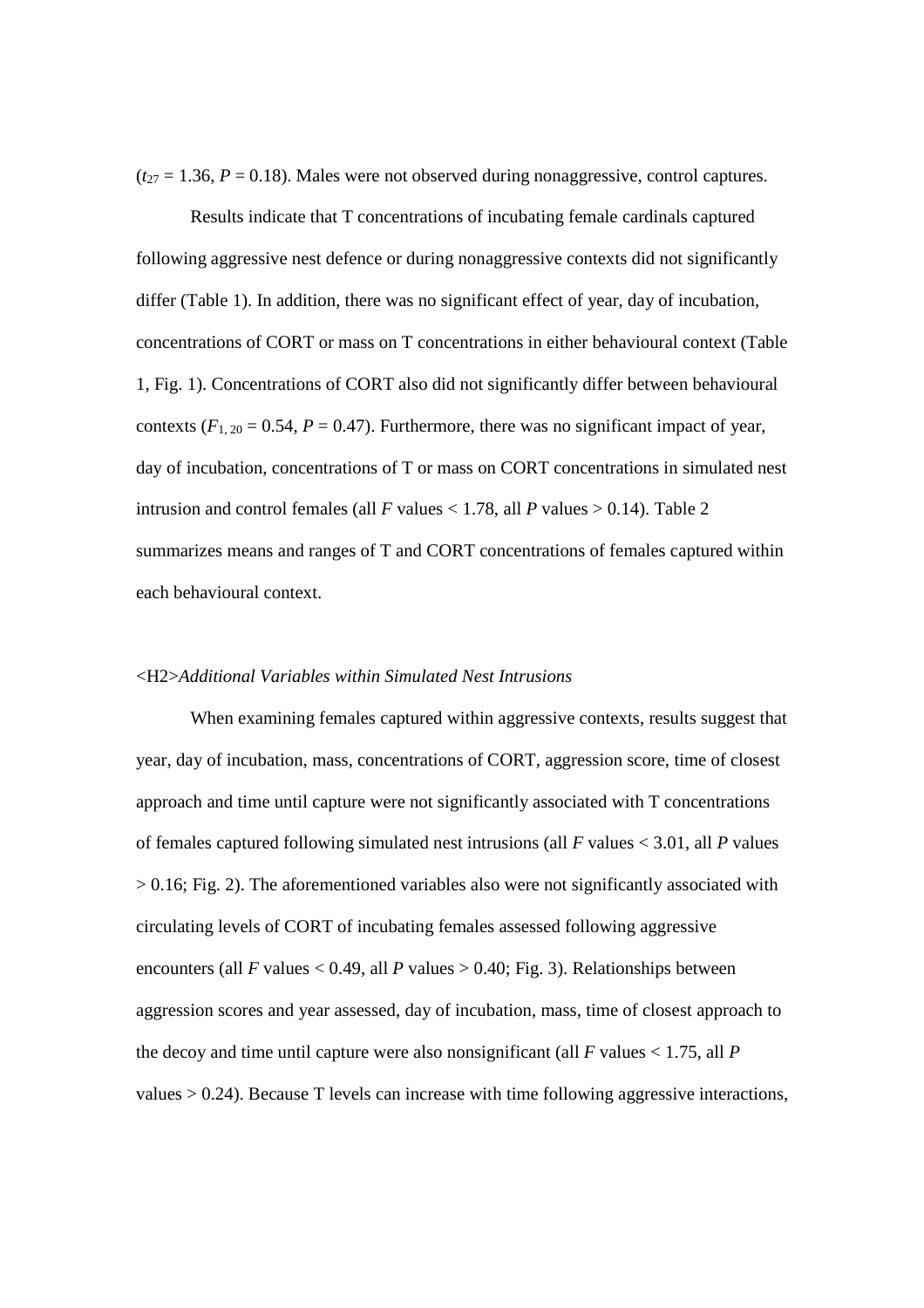we compared T and CORT in individuals captured before and after 15 min (postsimulated nest intrusion) as this is an accepted time point for when T concentrations might increase based on hypothalamic–pituitary–gonadal axis functioning (DeVries et al., 2011, 2012; Jawor et al., 2007). We found no effect of time on T concentrations (females captured pre-15 min,  $N = 11$ ; females captured post-15 min,  $N = 18$ ;  $t_{27} = 1.5$ ,  $P = 0.14$ ) or on CORT concentrations (pre-15 min,  $N = 11$ ; post-15 min,  $N = 15$ ;  $t_{24} = 0.17$ ,  $P = 0.86$ .

#### **<H1>DISCUSSION**

#### <H2>*Testosterone and Maternal Behaviour*

Even though females of several avian species exhibit peak concentrations of T at the onset of breeding (e.g. Cristol & Johnson, 1994; Smith et al., 2005), relatively few studies have reported elevations of T accompanying displays of female aggression during the prebreeding period (but see Gill et al., 2007; Langmore et al., 2002). In addition, correlations between nonelevated (baseline) T and aggression have not been demonstrated (Jawor et al., 2006). This current study indicates a similar relationship for female cardinals in that T did not significantly differ for females captured following aggressive behaviour during incubation when compared to nonaggressive birds captured during incubation. Nor did T covary with the level of aggression shown during defence of the nest; yet, the hormone was readily circulating at concentrations not unlike those previously reported for the prebreeding period (mean T concentrations: prebreeding = 0.87 ng/ml, DeVries et al., 2011; incubation = 0.89 ng/ml, this study). Female cardinals in this population can increase circulating T in response to GnRH injections immediately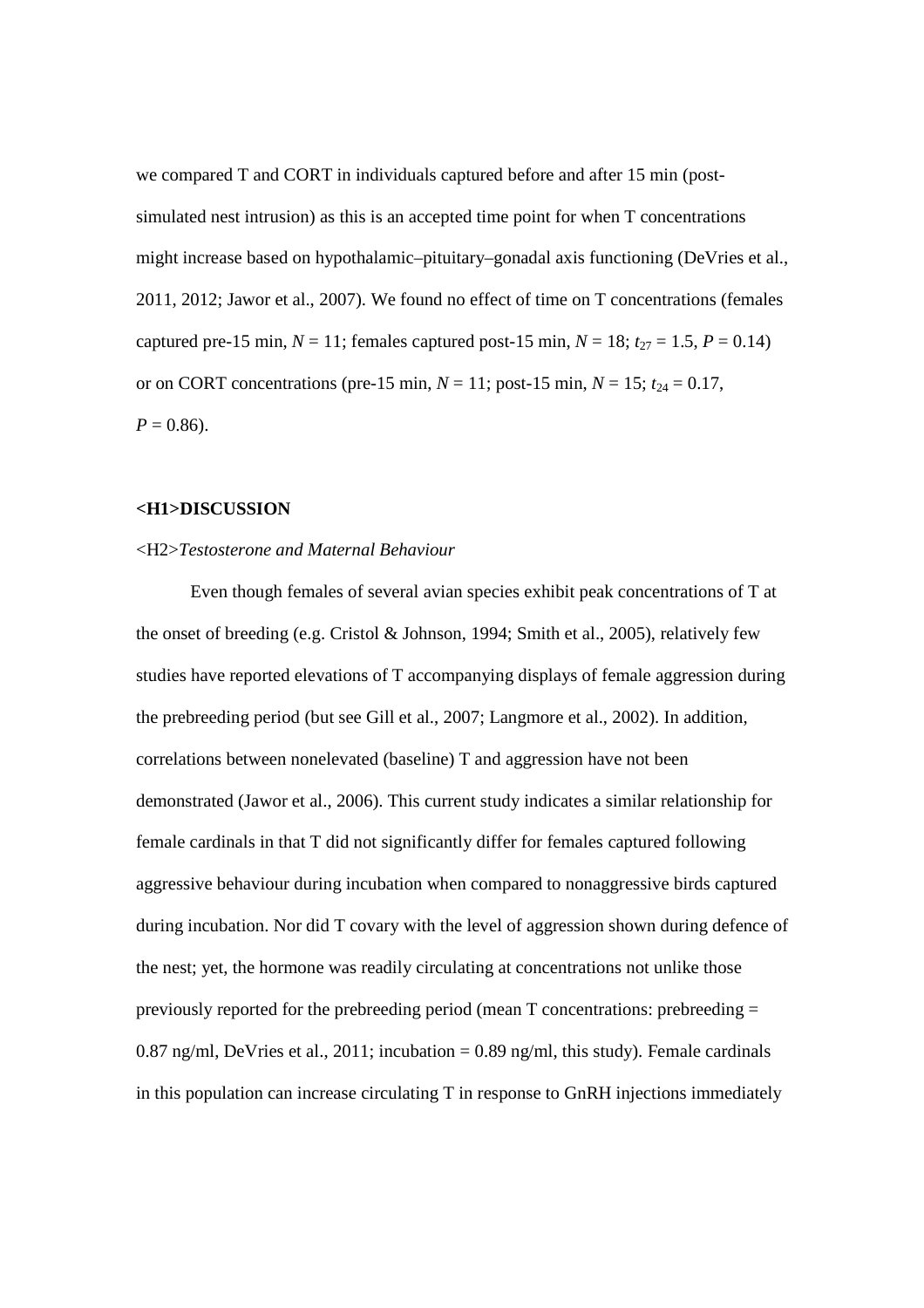prior to breeding (DeVries et al., 2011), but they cannot significantly respond to such injections when feeding offspring (DeVries & Jawor, 2013), suggesting that females of this species might lose the ability to transiently increase T concentrations during offspring care. Experimentally elevated T has been reported to delay the onset of breeding (Clotfelter et al., 2004), decrease immune function (Zysling et al., 2006), reduce maternal care (Viega & Polo, 2008), reduce hatching success (Rosvall, 2013) and alter the primary sex ratio of broods (Veiga, Viñuela, Cordero, Aparicio, & Polo, 2004) in females of some avian species. In addition, high concentrations of egg yolk androgens can have detrimental effects on embryo hatchability, growth, immunity and survival (Mazuk, Bonneaud, Chastel, & Sorci, 2003; Navara, Hill, & Mendonça, 2005; Sockman & Schwabl, 2000). It is plausible that selection has not favoured significant elevations in circulating T in female birds regardless of stimuli during some parts of the breeding season because high concentrations of T, and the behaviours influenced by T, might be detrimental to female fitness (Rosvall, 2011, 2013; but see Navara, Siefferman, Hill, & Mendonça, 2006; Whittingham & Schwabl, 2002, for examples in which aggression leads to higher egg T but does not change adult behaviour).

A relationship between circulating T and maternal aggression could exist for female cardinals, but 'baseline' (or nonelevated) concentrations of the androgen may sufficiently support aggressive behaviour during incubation. In this study, T concentrations were not statistically different between aggressive and nonaggressive contexts; however, T concentrations of simulated nest intrusion birds were slightly higher than those of controls. While we did not detect a statistically significant effect of time after experiencing a simulated nest intrusion on T concentrations, there could still be an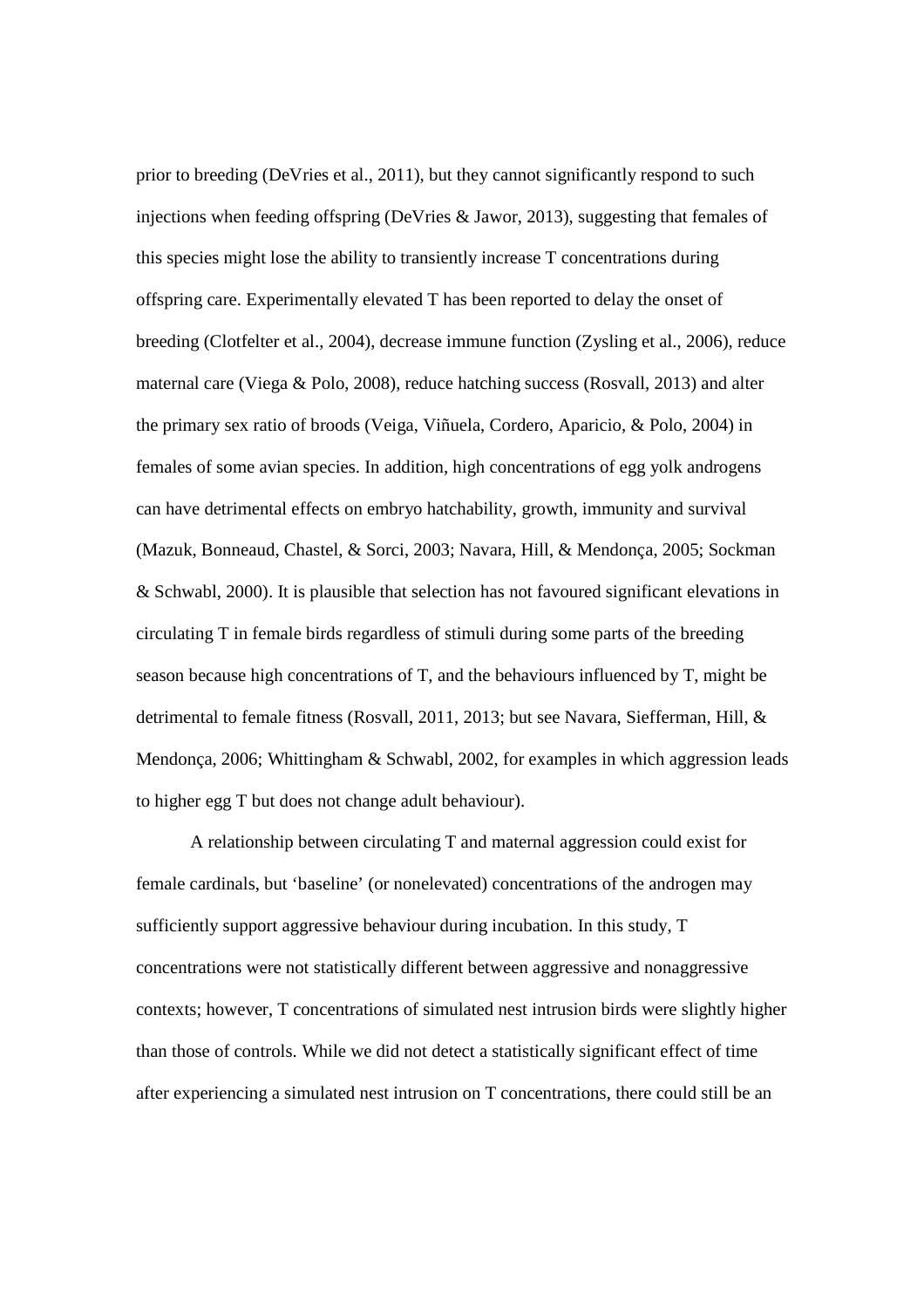effect of minor T increases on behaviour. Steroid hormones are powerful even at low concentrations (Adkins-Regan, 2005) and subtle increases in concentrations could be of biological importance even if not statistically significant. In many studies of male aggressive behaviour significant increases in T are not observed until 10–15 min after an aggressive stimuli is perceived (Goymann et al., 2007; Wingfield et al., 1990). While T concentrations in female cardinals experiencing a simulated nest intrusion were not significantly different before or after 15 min, nor did general T concentrations at the time of capture covary with time following exposure to a simulated nest intrusion, we cannot rule out completely that increases in T (even minor ones) play a role here. This could only be resolved if individual females were captured before and after simulated nest intrusions. Males of some tropical species that show prolonged territoriality have been proposed to be more sensitive to low concentrations of circulating T (Hau et al., 2000). Greater numbers of androgen receptors in the brain might allow such species to use T more efficiently (Adkins-Regan, 2005) and avoid potential costs of chronically elevated circulating androgens (e.g. energetic costs, decreased immunity, higher mortality; Wingfield, Lynn, & Soma, 2001). Very little is known about the efficiency with which T is used by female birds, but considering that high concentrations of T could interfere with multiple aspects of female reproduction (Clotfelter et al., 2004; Rosvall, 2013), greater sensitivity to lower concentrations of the hormone through regulation of androgen receptor density in the brain could be a likely adaptive mechanism supporting female aggression. Research in male birds has shown that in some circumstances circulating concentrations of steroid hormones do not change; instead, it is the brain that changes, allowing for a greater or lesser behavioural response (Canoine, Fusani, Schlinger, & Hau,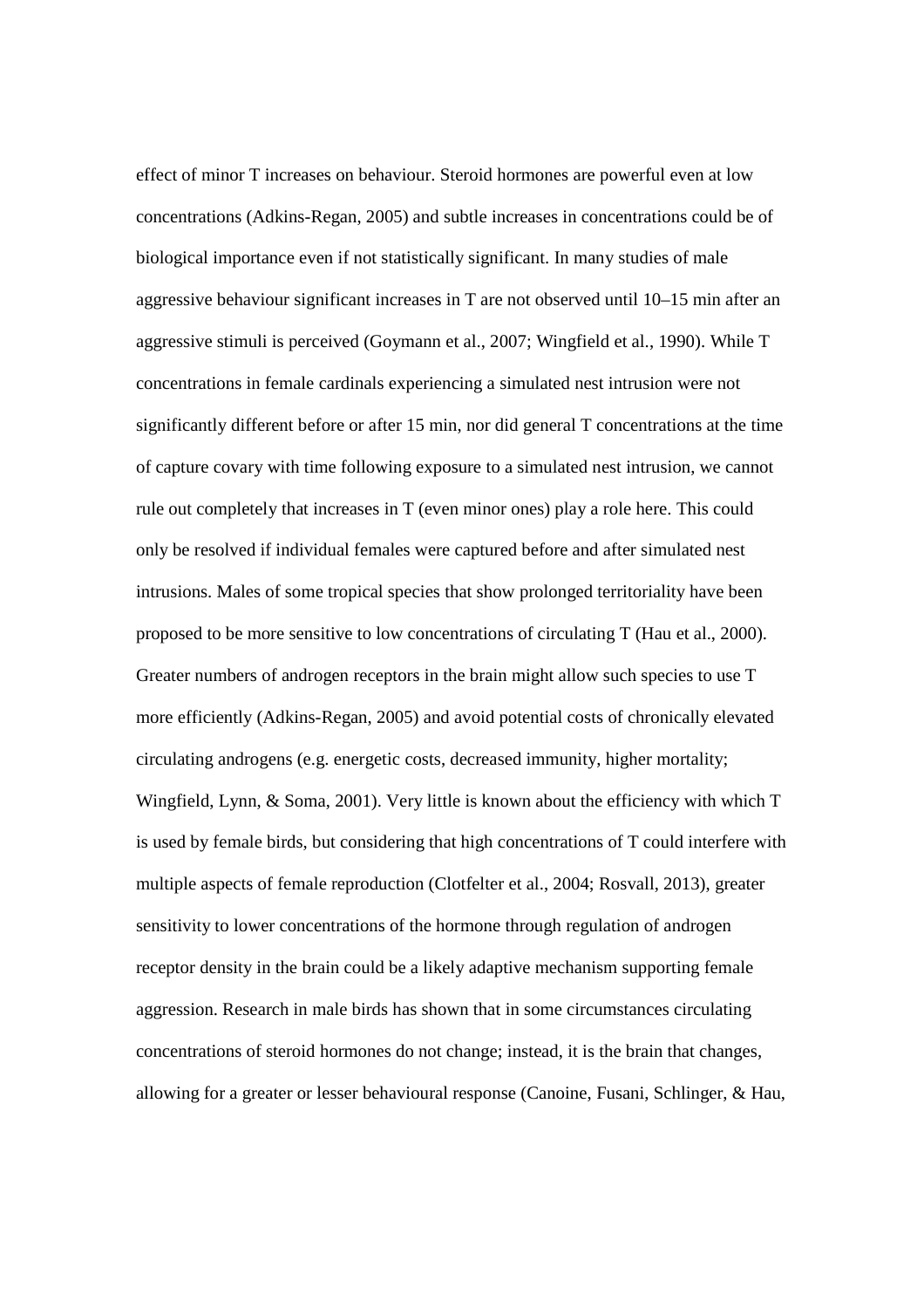2007; Rosvall et al., 2012; Soma, Hartman, Wingfield, & Brenowitz, 1999; Soma et al., 2000; Soma, Sullivan, & Wingfield, 1999). Given that female cardinals have measurable concentrations of circulating T year-round (Jawor, 2007) but do not intensely elevate T following aggressive encounters or GnRH stimulation within the breeding season (DeVries & Jawor, 2013; this study), it is possible that females of this species could have increased sensitivity to lower concentrations of T due to greater numbers of androgen receptors in the brain and that receptor expression could change through the breeding season. Future studies assessing receptor number or action are needed in this and other species to fully address these questions.

#### <H2>*Other Potential Hormones*

Lastly, alternate hormones, androgen precursors or androgen metabolites could have a role in the regulation of female aggressive behaviour (Wingfield, Moore, Goymann, Wacker, & Sperry, 2006). For example, dehydroepiandrosterone (DHEA; an androgen precursor that can be converted to T) has been reported to support territorial aggression during the nonbreeding season in male and female spotted antbirds (Hau et al., 2004) and may have a role in nonbreeding aggression and song in male song sparrows (Soma & Wingfield, 2001; Soma, Wissman, Brenowitz, & Wingfield, 2002). Furthermore, oestrogen (E2) is a metabolite of T that might also contribute to the regulation of aggression through either circulating concentrations or the conversion of T to E2 in the brain by the enzyme aromatase (Adkins-Regan, 2005). Aromatization of T into E2 has been shown to mediate aggression in male Japanese quail, *Coturnix japonica* (Schlinger & Callard 1990), but little is known of a similar relationship in female birds.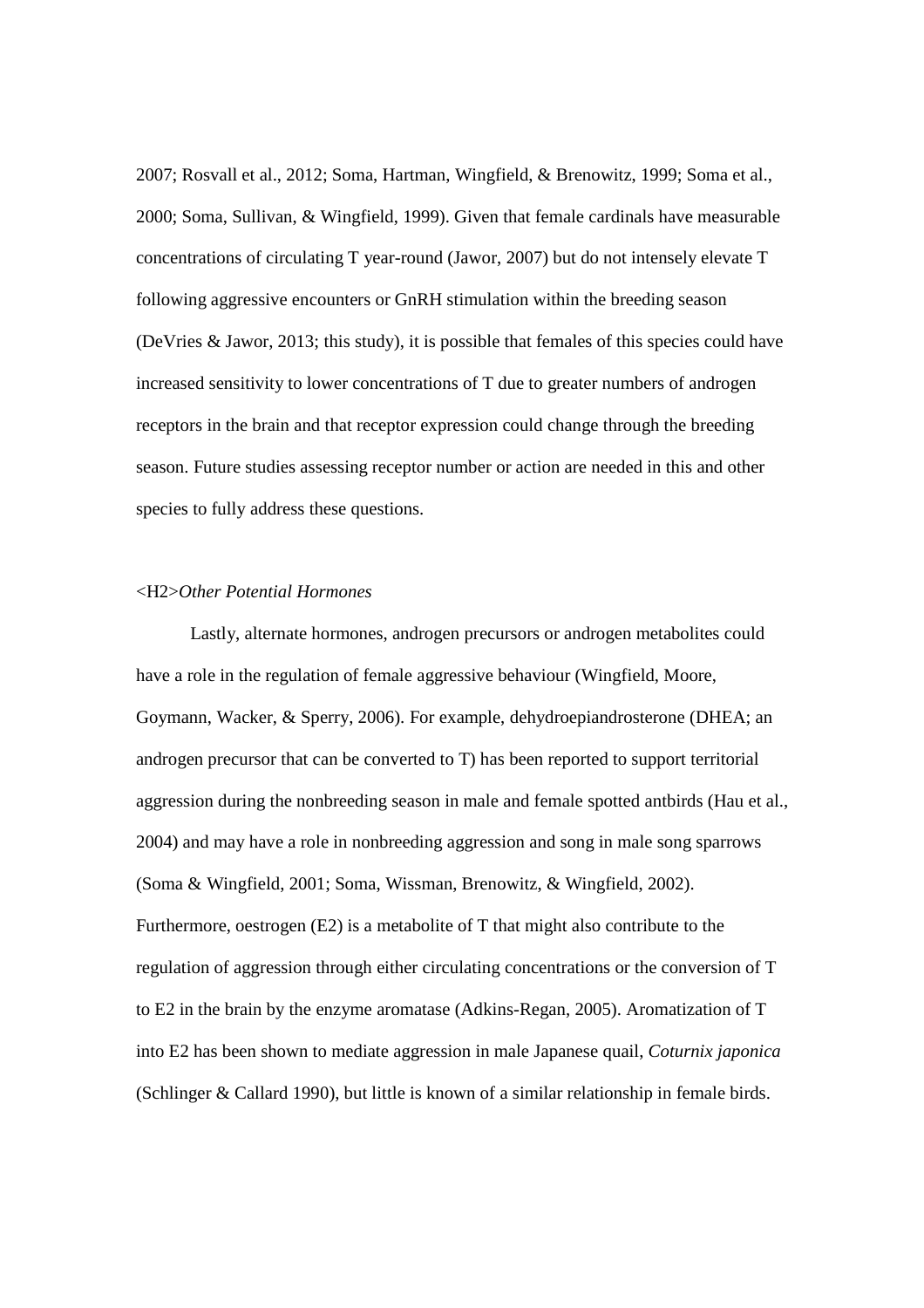Oxytocin, which acts as a modulator of aggression and affiliative behaviours in birds, and which induces egg laying, might also be influential to aggression during incubation (Goodson, Schrock, & Kingsbury, 2015; Johnson, 2015; Kelly & Goodson, 2014). Although concentrations of oxytocin following the onset of incubation should decrease, activation of various brain nuclei following an increase and then a decrease in this hormone could be influential.

Alternatively, inhibitory effects of hormones, such as progesterone (P4), could influence aggressive behaviour in female cardinals. Initially discovered in some mammalian species, P4 can have a modulating effect on female aggression, with higher concentrations of the hormone inhibiting aggressive behaviour but lower concentrations allowing for its occurrence (e.g. Davis & Marler, 2003; de Sousa et al., 2010; Fraile, McEwen, & Pfaff, 1988; Kolhert & Meisel, 2001). Similar results were reported for a sex-role-reversed bird species, the African black coucal (Goymann et al., 2008). In a study by Goymann et al. (2008), P4 concentrations of female coucals were reported to be significantly lower in individuals engaged in aggressive behaviour than in females assessed in nonaggressive contexts. Although cardinals are not a sex-role-reversed species, they share some behavioural attributes with African black coucals in that females of both species perform male-typical behaviours, such as singing and territorial defence. Thus, it is plausible that circulating T, or changes in concentrations of T, are not necessary to support aggression in incubating females and that neurological changes as well as alternative hormones need investigation for their influences on this behaviour to be understood.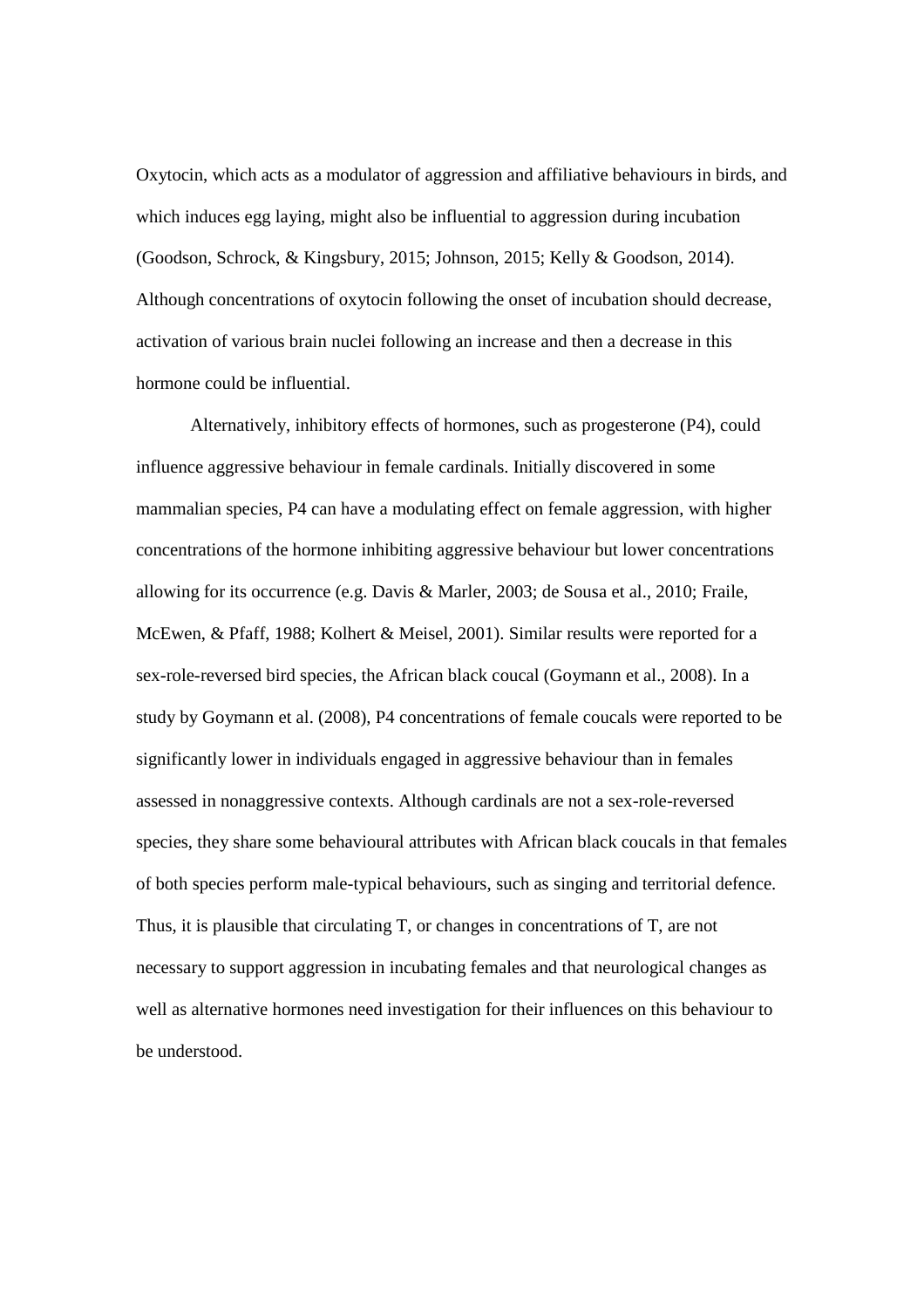#### <H2>*Conclusions*

 Our findings suggest that incubating female cardinals do not significantly elevate circulating concentrations of T following response to intrasexual, conspecific 'intruders' at the nest; nor does general circulating T correspond with the level of aggression shown. Considering our study is one of the few to investigate connections between endogenous circulating androgens and maternal aggression (not territorial aggression) in birds, it would be premature at this point to draw definitive conclusions concerning this hormone– behaviour relationship. Yet results of this study are similar to those that have examined relationships between circulating T and female territorial aggression in birds, which suggests that high concentrations of androgens might not be necessary to support aggressive behaviour in females. It is plausible that aggression in female birds is influenced by greater sensitivity to lower concentrations of T, androgen precursors and metabolites, or modulated by additional hormones to prevent the potentially negative impacts of elevated T on female reproduction (e.g. delayed ovulation, reduced egg production, negative maternal effects). However, until more research is conducted to investigate links between hormones and female behaviour, generalized relationships between T and female aggression cannot be formed.

## **Acknowledgments**

 We thank Aaron Holbrook and Jaci Smolinsky for much needed field assistance and Joel McGlothlin for statistical advice. We also thank Joe Casto and Russell Hart for hormonal assay assistance. Last, we thank two anonymous referees for commentary on an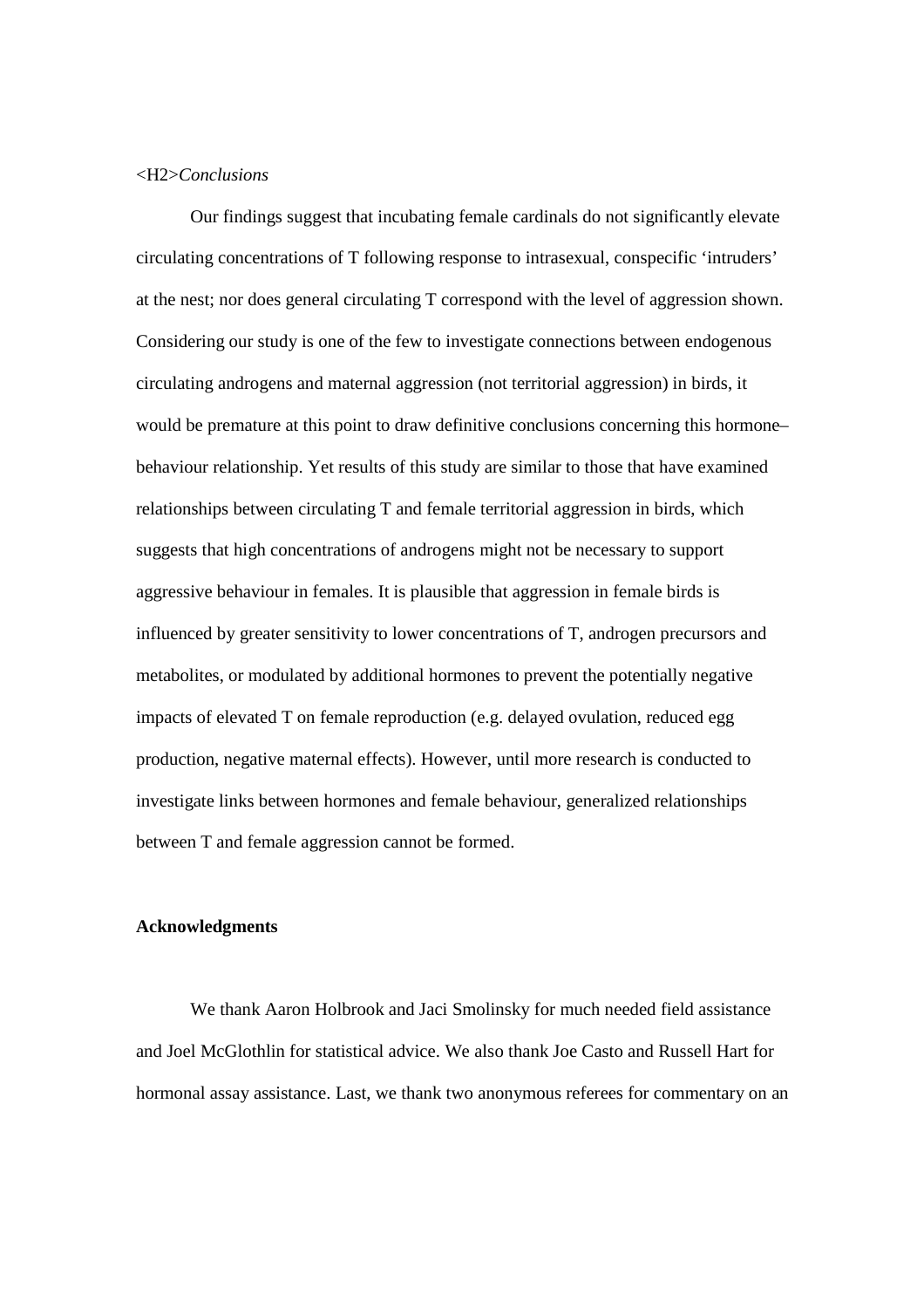earlier version of this manuscript. Funding for this study was provided by the Animal Behavior Society (M.S.D.) and a fellowship from the National Science Foundation GK-12 program 'Connections in the Classroom: Molecules to Muscles,' award number 0947944 to the University of Southern Mississippi.

# **References**

- Adkins-Regan, E. (2005). *Hormones and animal social behavior*. Princeton, NJ: Princeton University Press.
- Angoa-Pérez, M., Kane, M.J., Sykes, C.E., Perrine, S.A., Church, M.W., & Kuhn, D.M. (2014). Brain serotonin determines maternal behavior and offspring survival. *Genes, Brain and Behavior*, *13*, 579–591.
- Apfelbeck, B., & Goymann, W. (2011). Ignoring the challenge? Male black redstarts (*Phoenicurus ochruros*) do not increase testosterone levels during territorial conflicts but they do so in response to gonadotropin-releasing hormone. *Proceedings of the Royal Society B: Biological Sciences, 278*, 3233–3242.
- Apfelbeck, B., Stegherr, J., & Goymann, W. (2011). Simulating winning in the wild: the behavioral and hormonal response of black redstarts to single and repeated territorial challenges of high and low intensity. *Hormones and Behavior*, *60*, 565– 571.
- Beletsky, L.D., Orians, G.H., & Wingfield, J.C. (1990). Effects of exogenous androgen and antiandrogen on territorial and nonterritorial blackbirds (Aves: Icterinae). *Ethology*, *85*, 58–72.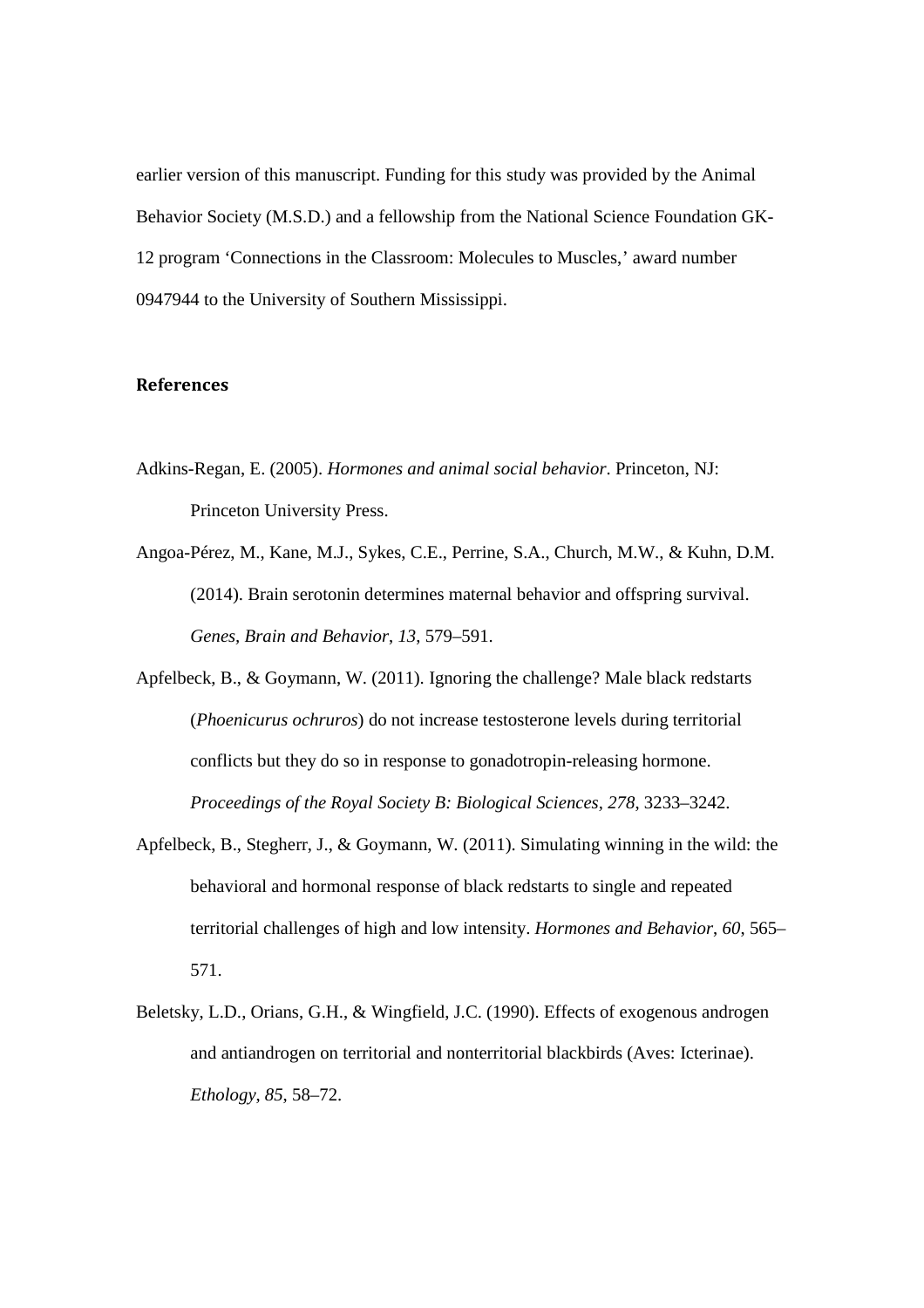- Bosch, O.J., & Neumann, I.D. (2012). Both oxytocin and vasopressin are mediators of maternal care and aggression in rodents: from central release to sites of action. *Hormones and Behavior*, *61*, 293–308.
- Cain, K.E., & Ketterson, E.D. (2012). Competitive females are successful females; phenotype, mechanism, and selection in a common songbird. *Behavioral Ecology and Sociobiology*, *66*, 241–252.
- Cain, K.E., Rich, M.S., Ainsworth, K., & Ketterson, E.D. (2011). Two sides of the same coin? Consistency in aggression to conspecifics and predators in a female songbird. *Ethology*, *117*, 786–795.
- Canoine, V., Fusani, L., Schlinger, B., & Hau, M. (2007). Low sex steroids, high steroid receptors: increasing the sensitivity of the nonreproductive brain. *Developmental Neurobiology*, *67*, 57–67.
- Canoine, V., & Gwinner, E. (2005). The hormonal response of female European stonechats to a territorial intrusion: the role of the male partner. *Hormones and Behavior*, *47*, 563–568.
- Clotfelter, E.D., O'Neal, D.M., Guadioso, J.M., Casto, J.M., Parker-Renga, I.M., Snajdr, E.A., et al. (2004). Consequences of elevating plasma testosterone in females of a socially monogamous songbird: evidence of constraints on male evolution? *Hormones and Behavior, 46*, 171–178.
- Cristol, D.A., & Johnson, T.S. (1994). Spring arrival, aggression and testosterone in female red-winged blackbirds (*Agaleius phoeniceus*). *Auk*, *111*, 210–214.
- Davis, E.S., & Marler, C.A. (2003). The progesterone challenge: steroid hormone changes following a simulated territorial intrusion in female *Peromyscus*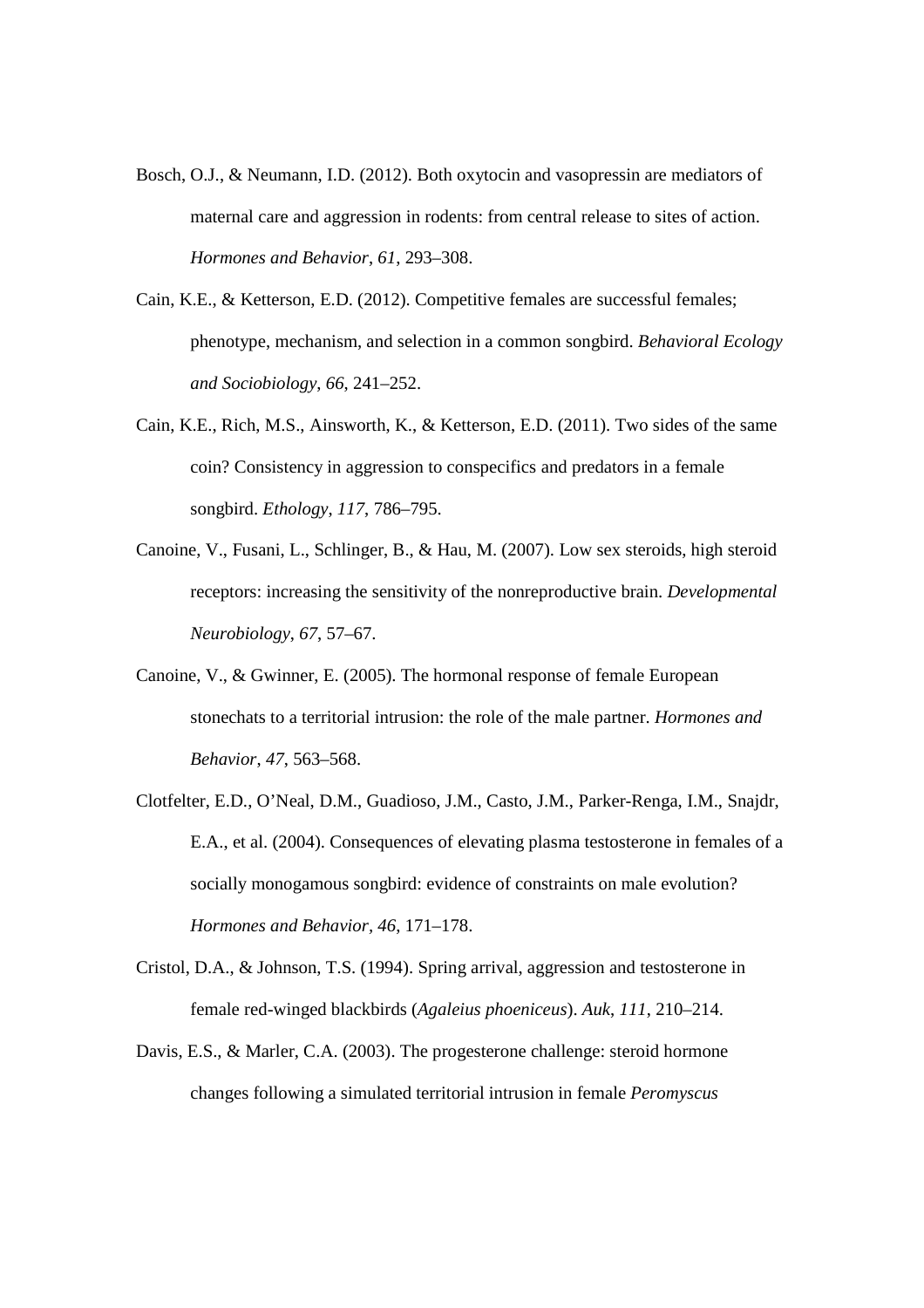*californicus*. *Hormones and Behavior, 44*, 185–198.

- de Sousa, F.L., Lazzari, V., de Azevedo, M.S., de Almeida, S., Sanvitto, G.L., Lucion, A.B., et al. (2010). Progesterone and maternal aggressive behavior in rats. *Behavioural Brain Research*, *212*, 84–89.
- DeVries, M.S., Holbrook, A.L., Winters, C.P., & Jawor, J.M. (2011). Non-breeding gonadal testosterone production of male and female northern cardinals (*Cardinalis cardinalis*) following GnRH challenge. *General and Comparative Endocrinology, 174*, 370–378.
- DeVries, M.S., & Jawor, J.M. (2013). Natural variation in circulating testosterone does not predict nestling provisioning rates in the northern cardinal, *Cardinalis cardinalis*. *Animal Behaviour*, *85*, 957–965.
- DeVries, M.S., Winters, C.P., & Jawor, J.M. (2012). Testosterone elevation and response to gonadotropin-releasing hormone challenge by male northern cardinals (*Cardinalis cardinalis*) following aggressive behavior. *Hormones and Behavior, 62*, 99–105.
- Elekonich, M.M., & Wingfield, J.C. (2000). Seasonality and hormonal control of territorial aggression in female song sparrows (Passeriformes: Emberizidae: *Melospiza melodia*). *Ethology*, *106*, 493–510.
- Filliater, T.S., Breitwisch, R., & Nealen, P.M. (1994). Predation on northern cardinal nests: does choice of nest site matter? *Condor, 96*, 761–768.
- Fraile, I.G., McEwen, B.S., & Pfaff, D.W. (1988). Comparative effects of progesterone and alphaxalone on aggressive, reproductive and locomotor behaviors. *Pharmacology Biochemistry and Behavior*, *30*, 729–735.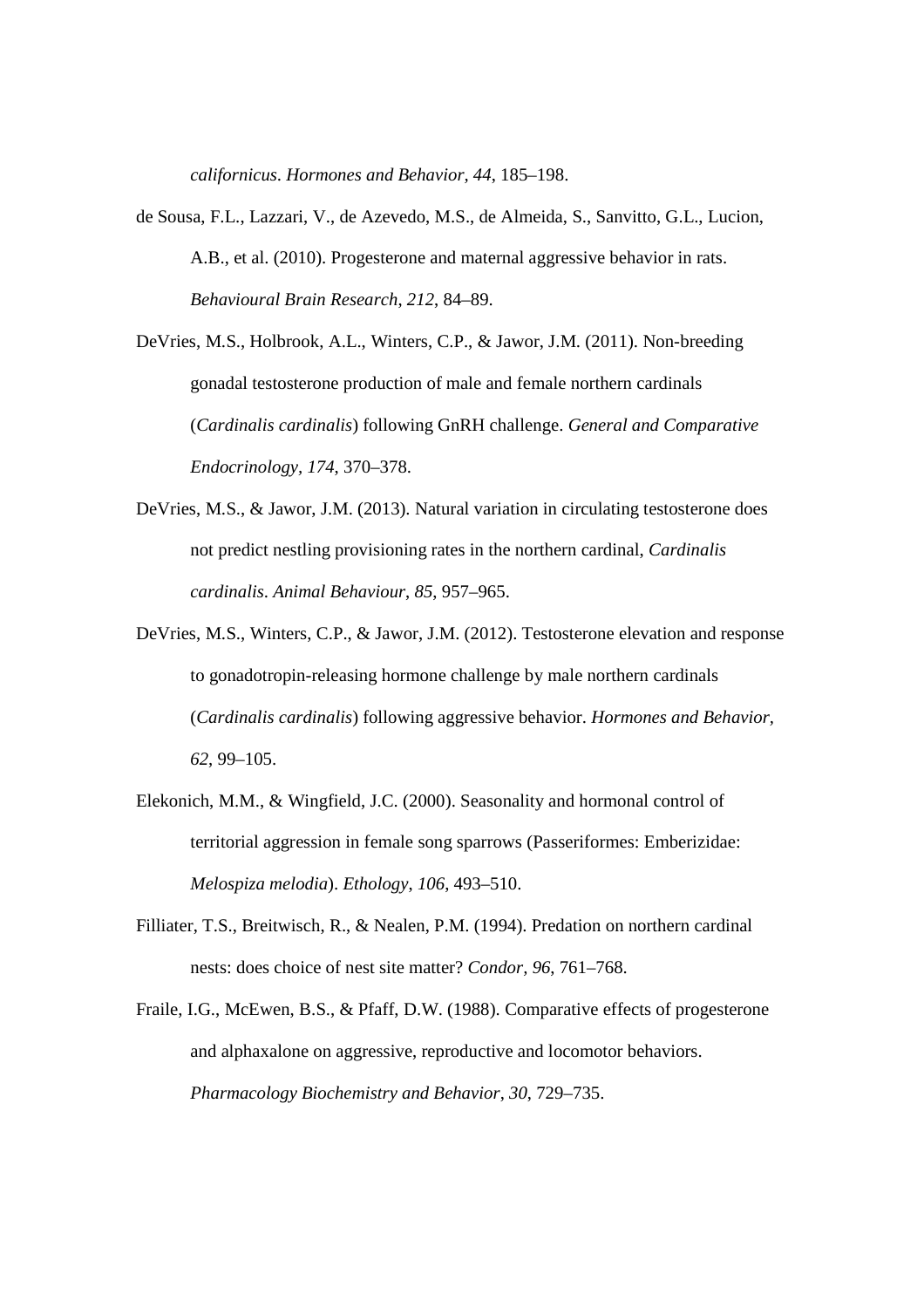- Gentry, K.M. (n.d.). *Neighbors versus strangers: who is the bigger threat in northern cardinals?* Manuscript in preparation.
- Geslin, T., Chastel, O., & Eybert, M.C. (2004). Sex-specific patterns in body condition and testosterone level changes in a territorial migratory bird: the bluethroat *Luscinia svecica*. *Ibis*, *146*, 632–641.
- Gill, S.A., Alfson, E.D., & Hau, M. (2007). Context matters: female aggression and testosterone in a year-round territorial Neotropical songbird (*Thryothorus leucotis*). *Proceedings of the Royal Society B: Biological Sciences*, *274*, 2187– 2194.
- Goodson, J.L., Schrock, S.E., & Kingsbury, M.A. (2015). Oxytocin mechanisms of stress response and aggression in a territorial finch. *Physiology & Behavior*, *141*, 154– 163.
- Goymann, W., Landys, M.M., & Wingfield, J.C. (2007). Distinguishing seasonal androgen responses from male–male androgen responsiveness: revisiting the challenge hypothesis. *Hormones and Behavior*, *51*, 463–476.
- Goymann, G., Wittenzellner, A., Schwabl, I., & Makomba, M. (2008). Progesterone modulates aggression in sex-role reversed female African black coucals. *Proceedings of the Royal Society B: Biological Sciences, 275*, 1053–1060.
- Gwinner, E., Rödl, T., & Schwabl, H. (1994). Pair territoriality of wintering stonechats: behaviour, function and hormones. *Behavioral Ecology and Sociobiology*, *34*, 321–327.
- Halkin, S.L., & Linville, S.U. (1999). Northern cardinal (*Cardinalis cardinalis*). In A. Poole & F. Gill (Ed.), *The birds of North America* (Vol. 440). Philadelphia, PA: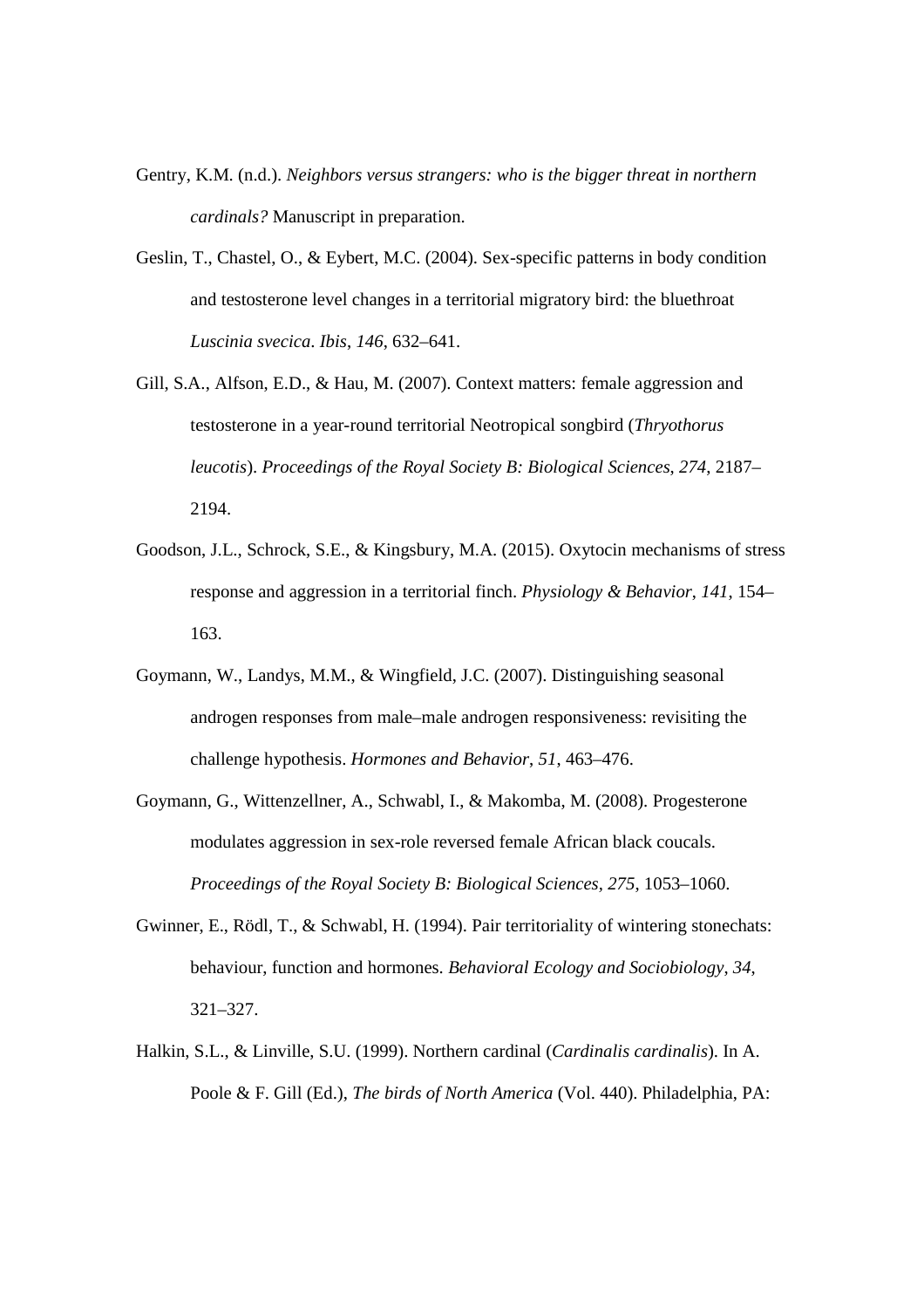Academy of Natural Sciences; Washington, D.C.: American Ornithologists' Union.

- Hau, H., Stoddard, S.T., & Soma, K.K. (2004). Territorial aggression and hormones during the non-breeding season in a tropical bird. *Hormones and Behavior, 45*, 40–49.
- Hau, M., Wikelski, M., Soma, K.K., & Wingfield, J.C. (2000). Testosterone and yearround territorial aggression in a tropical bird. *General and Comparative Endocrinology, 117*, 20–33.
- Heiming, R.S., Mönning, A., Jansen, F., Kloke, V., Lesch, K.-P., & Sachser, N. (2013). To attack, or not to attack? The role of serotonin transporter genotype in the display of maternal aggression. *Behavioural Brain Research*, *242*, 135–141.
- Hunt, K.E., Hahn, T.P., & Wingfield, J.C. (1997). Testosterone implants increase song but not aggression in male Lapland longspurs. *Animal Behaviour. 54*, 1177–1192.
- Jawor, J.M. (2000). [Development of simulated nest intrusions to compare ornamentation and behaviour in female northern cardinals for doctoral dissertation work]. Unpublished raw data.
- Jawor, J.M. (2007). Testosterone in northern cardinals (*Cardinalis cardinalis*): possible influence of prolonged territorial behavior. *Auk*, *124*, 331–338.
- Jawor, J.M., Gray, N., Beall, S.M., & Breitwisch, R. (2004). Multiple ornaments correlate with aspects of condition and behaviour in female northern cardinals (*Cardinalis cardinalis*). *Animal Behaviour*, 67, 875–882.
- Jawor, J.M., Hooker, J.D., & Mohn, R. (2014). Testosterone production in non-breeding northern cardinals (*Cardinalis cardinalis*): is temperature influential? *Wilson*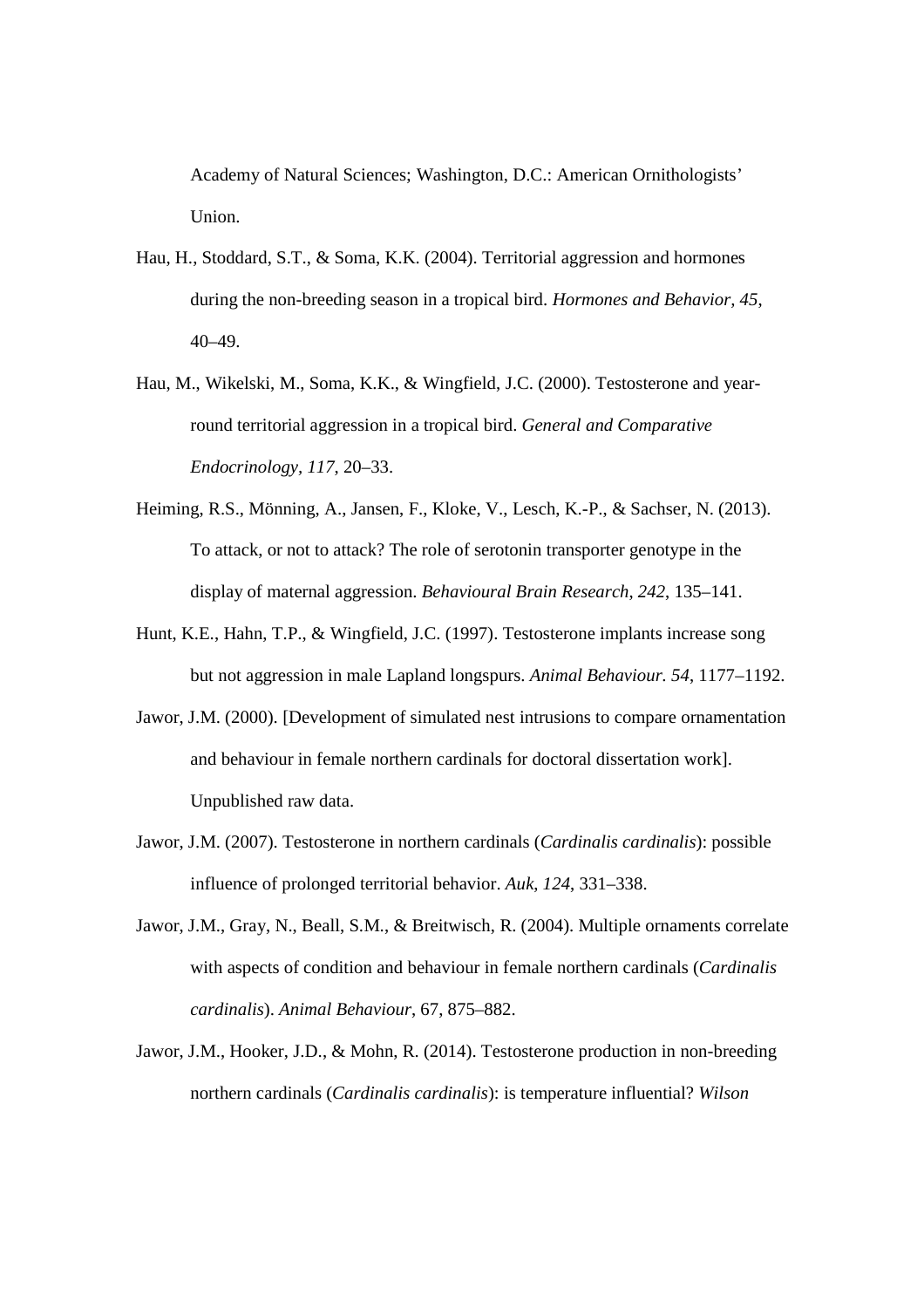*Journal of Ornithology*, *126*, 261–268.

- Jawor, J.M., McGlothlin, J.W., Casto, J.M., Greives, T.J., Snajdr, E.A., Bentley, G.E., et al. (2007). Testosterone response to GnRH in a female songbird varies with stage of reproduction: implications for adult behavior and maternal effects. *Functional Ecology, 21*, 767–775.
- Jawor, J.M., Young, R., & Ketterson, E.D. (2006). Females competing to reproduce: dominance matters but testosterone might not. *Hormones and Behavior, 49*, 362– 368.
- Johnson, A.L. (2015). Reproduction in the female. In C. G. Scanes (Ed.), *Sturkie's avian physiology* (6th ed., pp. 635–665). London, U.K.: Academic Press.
- Kelly, A.M., & Goodson, J.L. (2014). Social functions of individual vasopressin– oxytocin cell groups in vertebrates: what do we really know? *Frontiers in Neuroendocrinology*, *35*, 512–529.
- Ketterson, E.D., Nolan, V., Jr., & Sandell, M. (2005). Testosterone in females: mediator of adaptive traits, constraint on sexual dimorphism, or both? *American Naturalist. 166*(Suppl.), S85–S98.
- Kolhert, J.G., & Meisel, R.L. (2001). Inhibition of aggression by progesterone and its metabolites in female Syrian hamsters. *Aggressive Behavior, 27*, 371–381.
- Kontiainen, P., Pietiäinen, H., Huttunen, K., Karell, P., Kolunen, H., & Brommer, J.E. (2009). Aggressive Ural owl mothers recruit more offspring. *Behavioral Ecology, 20*, 789–796.
- Kriner, E., & Schwabl, H. (1991). Control of winter song and territorial aggression of female robins (*Erithacus rubecula*) by testosterone. *Ethology, 87*, 37–44.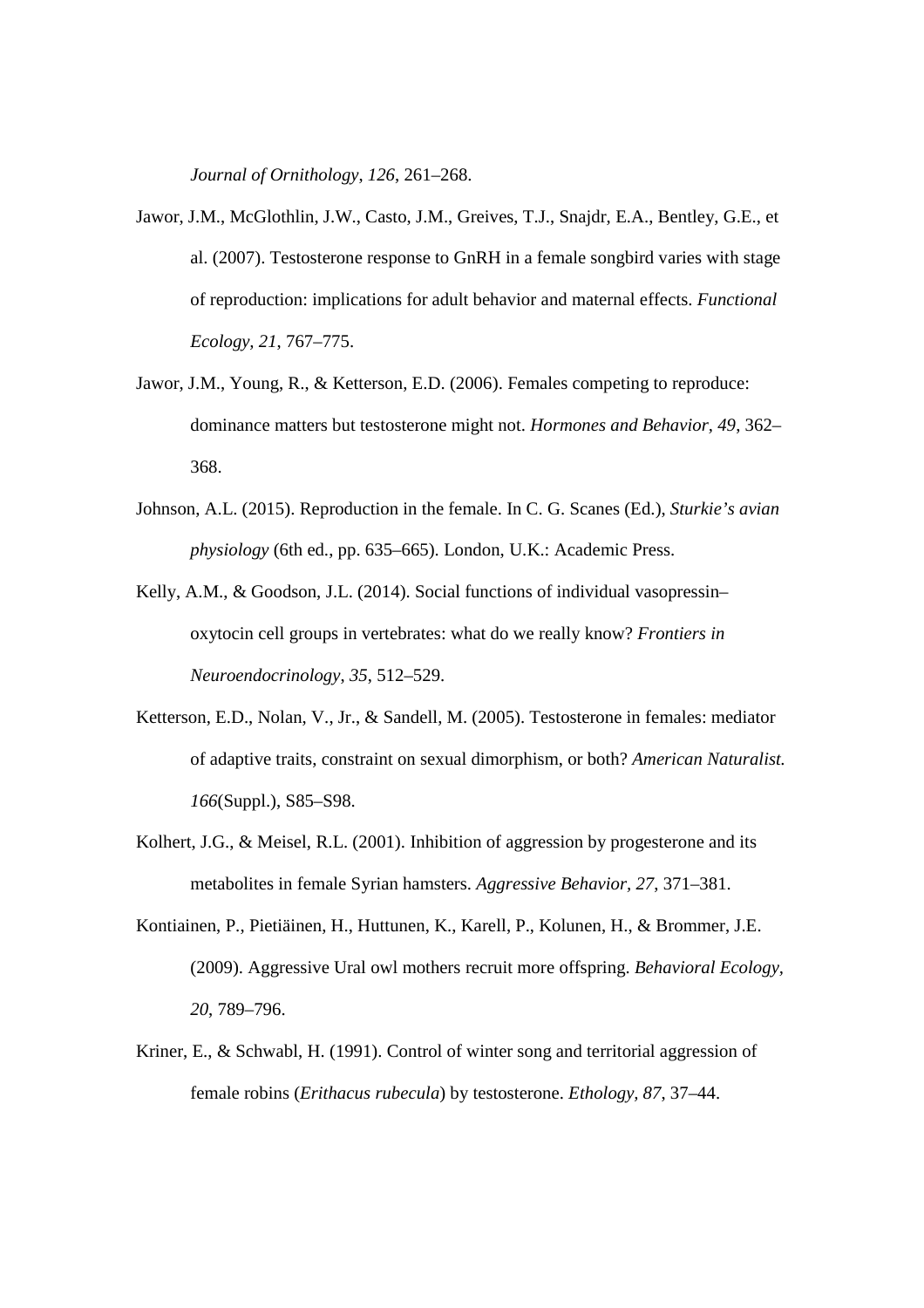- Langmore, N.E., Cockrem, J.F., & Candy, E.J. (2002). Competition for male reproductive investment elevates testosterone levels in female dunnocks, *Prunella nodularis*. *Proceedings of the Royal Society B: Biological Sciences, 269*, 2473– 2478.
- Linville, S.U. (1997). Sexual selection and plumage ornamentation in a socially monogamous passerine, the northern cardinal (*Cardinalis cardinalis*) (Doctoral dissertation). Dayton, OH: The University of Dayton.
- Lynn, S.E., & Wingfield, J.C. (2008). Dissociation of testosterone and aggressive behavior during the breeding season in male chestnut-collared longspurs, *Calcarius ornatus*. *General and Comparative Endocrinology, 156*, 181–189.
- McGlothlin, J.W., Jawor, J.M., & Ketterson, E.D. (2007). Natural variation in a testosterone-mediated trade-off between mating effort and parental effort. *American Naturalist, 170*, 864–875.
- Mazuk, J., Bonneaud, C., Chastel, O., & Sorci, G. (2003). Social environment affects female and egg testosterone levels in the house sparrow (*Passer domesticus*). *Ecology Letters, 6*, 1084–1090.
- Moore, I.T., Walker, B.G., & Wingfield, J.C. (2004). The effects of combined aromatase inhibitor and anti-androgen on male territorial aggression in a tropical population of rufous-collared sparrows, *Zonotrichia capensis*. *General and Comparative Endocrinology, 135*, 223–229.
- Navara, K.J., Hill, G.E., & Mendonça, M.T. (2005). Variable effects of yolk androgens on growth, survival, and immunity in eastern bluebird nestlings. *Physiological and Biochemical Zoology, 78*, 570–578.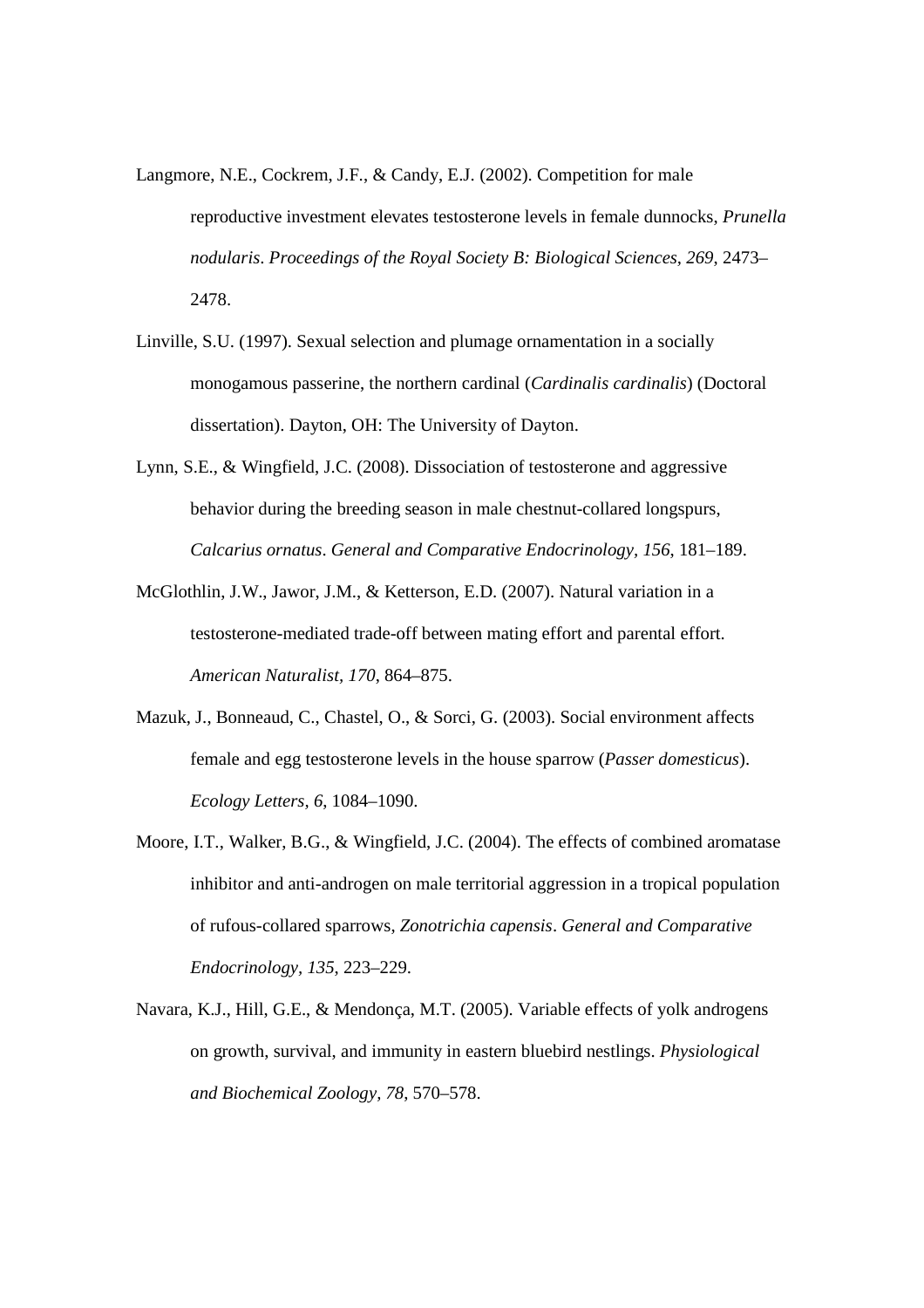Navara, K.J., Siefferman, L.M., Hill, G.E., & Mendonça, M.T. (2005). Yolk androgens vary inversely to maternal androgens in eastern bluebirds: an experimental study. *Functional Ecology, 20*, 449–456.

Nelson, R. (2006). *Biology of aggression*. New York, NY: Oxford University Press.

- Rosvall, K.A. (2008). Sexual selection on aggressiveness in females: evidence from an experimental test with tree swallows. *Animal Behaviour, 75*, 1603–1610.
- Rosvall, K.A. (2011). Cost of female intrasexual aggression in terms of offspring quality: a cross-fostering study. *Ethology*, *117*, 1–13.
- Rosvall, K.A. (2013). Life history trade-offs and behavioral sensitivity to testosterone: an experimental test when female aggression and maternal care co-occur. *PLoS One*, *8*, e54120.
- Rosvall, K.A., Bergeon Burns, C.M., Barske, J., Goodson, J.L., Schlinger, B.A., Sengelaub, D.R., et al. (2012). Neural sensitivity to sex steroids predicts individual differences in aggression: implications for behavioural evolution. *Proceedings of the Royal Society B: Biological Sciences, 279*, 3547–3555.
- Rosvall, K.A., Peterson, M.P., Reichard, D.G., & Ketterson, E.D. (2014). Highly context specific activation of the HPG axis in the dark-eyed junco and implications for the challenge hypothesis. *General and Comparative Endocrinology*, *201*, 65–73.
- Sabihi, S., Dong, S.M., Durosko, N.E., & Leuner, B. (2014). Oxytocin in the medial prefrontal cortex regulates maternal care, maternal aggression and anxiety during the postpartum period. *Frontiers in Behavioral Neuroscience*, *9*, article number 258.

Sandell, M.I. (1998). Female aggression and the maintenance of monogamy: female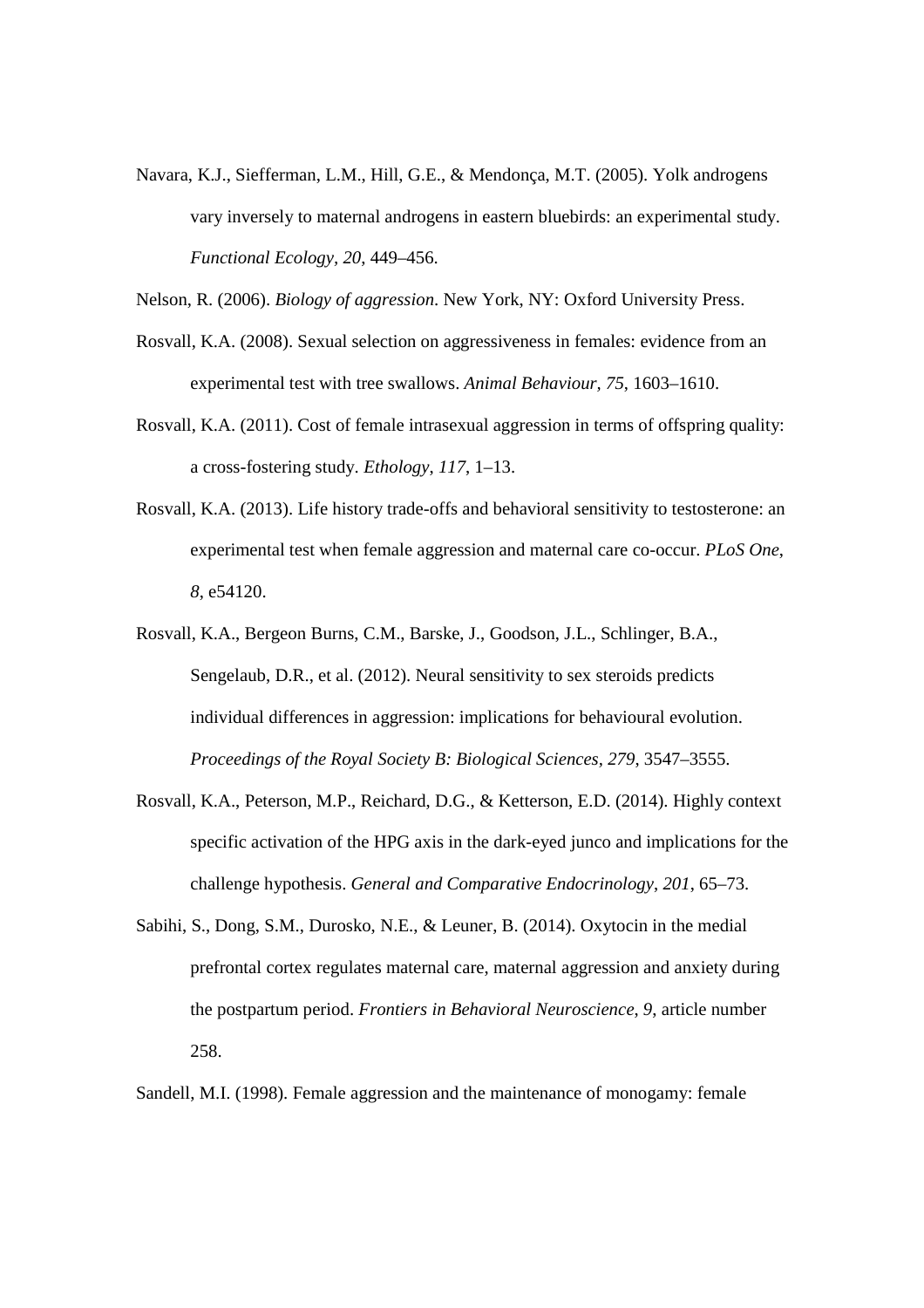behavior predicts male mating status in European starlings. *Proceedings of the Royal Society B: Biological Sciences, 265*, 1307–1311.

- Sandell, M.I. (2007). Exogenous testosterone increases female aggression in the European starling *Sturnus vulgaris*. *Behavioral Ecology and Sociobiology, 62*, 255–263.
- Schlinger, B.A., & Callard, G.V. (1990). Aromatization mediates aggressive behavior in quail. *General and Comparative Endocrinology, 79*, 39–53.
- Smith, L.C., Raouf, S.A., Bomberger Brown, M., Wingfield, J.C., & Brown, C.R. (2005). Testosterone and group size in cliff swallows: testing the 'challenge hypothesis' in a colonial bird. *Hormones and Behavior*, *47*, 76–82.
- Sockman, K.W., & Schwabl, H. (2000). Yolk androgens reduce offspring survival. *Proceedings of the Royal Society B: Biological Sciences, 267*, 1451–1456.
- Soma, K.K., Hartman, V.N., Wingfield, J.C., & Brenowitz, E.A. (1999). Seasonal changes in androgen receptor immunoreactivity in the song nucleus HVc of a wild bird. *Journal of Comparative Neurology*, *409*, 224–236.
- Soma, K.K., Sullivan, K.A., Tramontin, A.D., Saldanha, C.J., Schlinger, B.A., & Wingfield, J.C. (2000). Acute and chronic effects of an aromatase inhibitor on territorial aggression in breeding and nonbreeding male song sparrows. *Journal of Comparative Physiology A*, *186*, 759–769.

Soma, K.K., Sullivan, K., & Wingfield, J.C. (1999). Combined aromatase inhibitor and antiandrogen treatment decreases territorial aggression in a wild songbird during the nonbreeding season. *General and Comparative Endocrinology*, *115*, 442–453.

Soma, K.K., & Wingfield, J.C. (2001). Dehydroepiandrosterone in songbird plasma: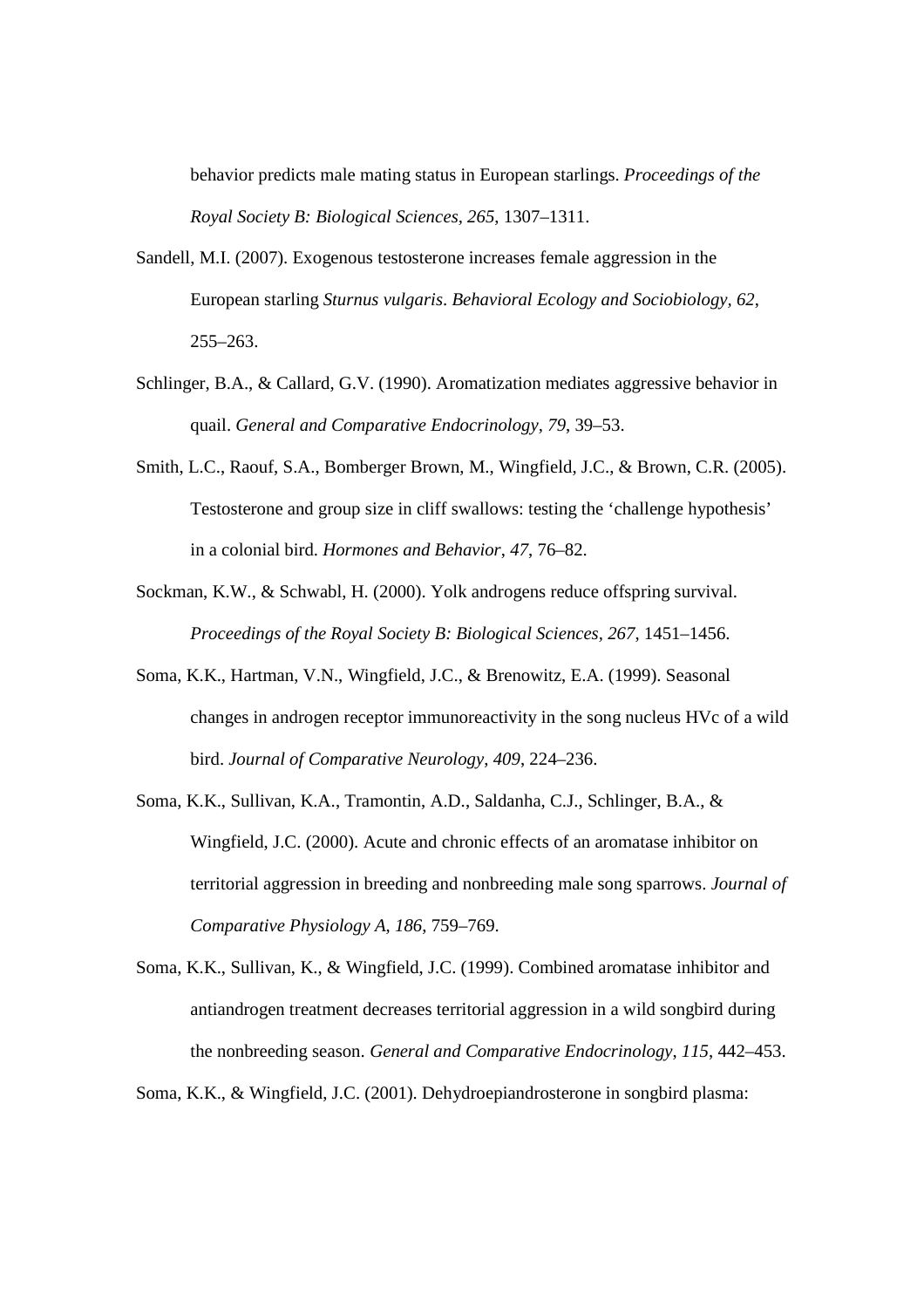seasonal regulation and relationship to territorial aggression. *General and Comparative Endocrinology*, *123*, 144–155.

Soma, K.K., Wissman, A.M., Brenowitz, E.A., & Wingfield, J.C. (2002). Dehydroepiandrosterone (DHEA) increases territorial song and the size of an associated brain region in a male songbird. *Hormones and Behavior*, *41*, 203–212.

- Viega, J.P., & Polo, V. (2008). Fitness consequences of increased testosterone levels in female spotless starlings. *American Naturalist*, *172*, 42–53.
- Veiga, J.P., Viñuela, J., Cordero, P.J., Aparicio, J.M., & Polo, V. (2004). Experimentally increased testosterone affects social rank and primary sex ratio in the spotless starling. *Hormones and Behavior*, *46*, 47–53.
- Whittingham, L.A., & Schwabl, H. (2002). Maternal testosterone in tree swallow eggs varies with female aggression. *Animal Behaviour*, *63*, 63–67.
- Wingfield, J.C. (1984). Androgens and mating systems: testosterone induced polygyny in normally monogamous birds. *Auk*, *101*, 665–671.
- Wingfield, J.C. (1990). Hormone–behavior interactions and mating systems in male and female birds. In R. V. Short & E. Balahan (Eds.), *The difference between the sexes* (pp. 303–330). Cambridge, U.K.: Cambridge University Press.
- Wingfield, J.C. (1994). Regulation of territorial behavior in the sedentary song sparrow, *Melospiza melodia morphna. Hormones and Behavior*, *28*, 1–15.
- Wingfield, J.C., Hegner, R.E., Dufty, A.M., Jr., & Ball, G.F. (1990). The 'challenge hypothesis': theoretical implications for patterns of testosterone secretion, mating systems, and breeding systems. *American Naturalist*, *136*, 829–846.

Wingfield, J.C., Lynn, S.E., & Soma, K.K. (2001). Avoiding the 'costs' of testosterone: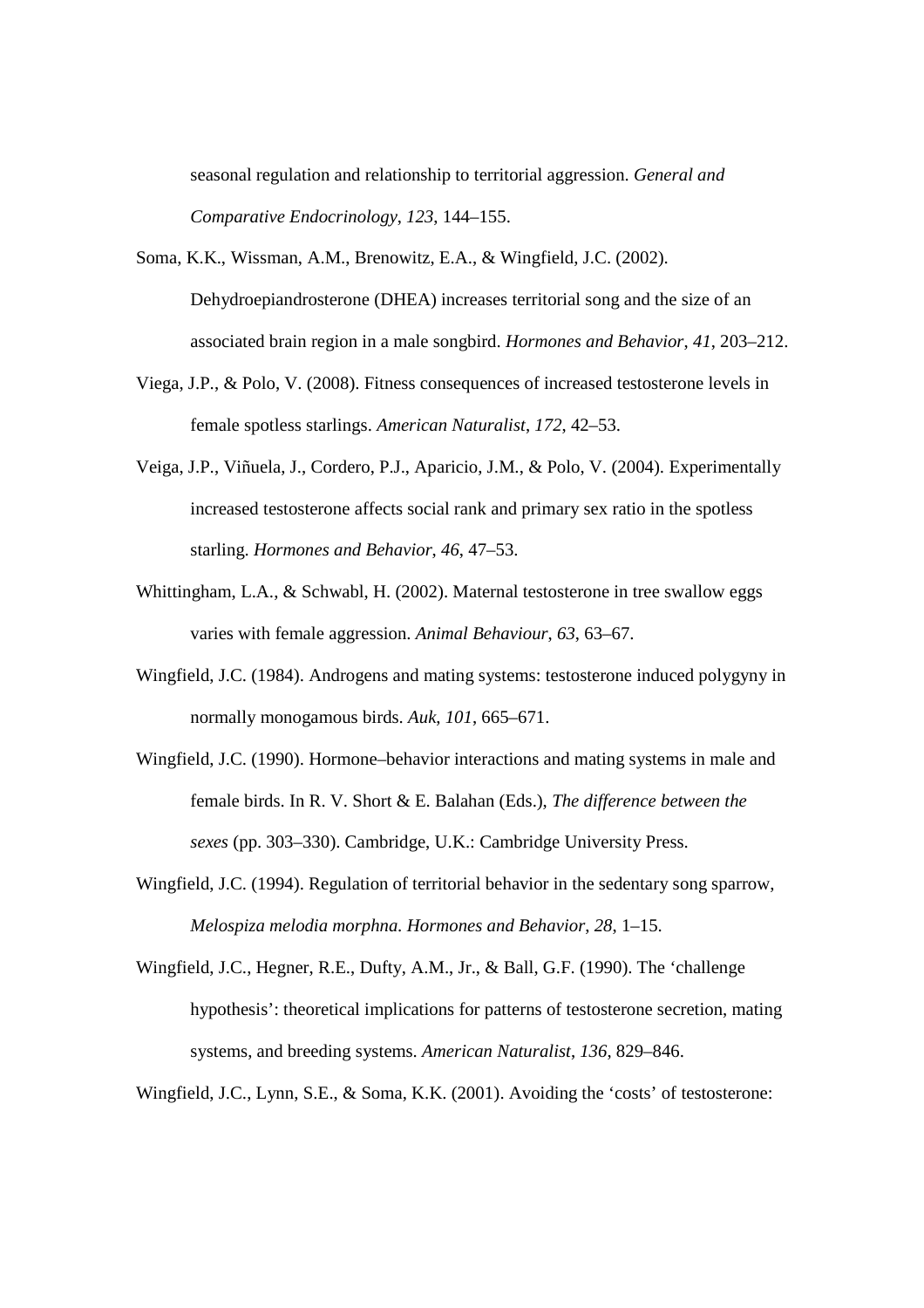ecological bases of hormone–behavior interactions. *Brain Behavior and Evolution*, *57*, 239–251.

Wingfield, J.C., Moore, I.T., Goymann, W., Wacker, D.W., & Sperry, T. (2006). Contexts and ethology of vertebrate aggression: implications of the evolution of hormone–behavior interactions. In R. J. Nelson (Ed.), *The biology of aggression* (pp. 179–210). New York, NY: Oxford University Press.

- Yasukawa, K., & Searcy, W.A. (1982). Aggression in female red-winged blackbirds: a strategy to ensure male paternal investment. *Behavioral Ecology and Sociobiology*, *11*, 13–17.
- Zysling, D.A., Greives, T.J., Breuner, C.W., Casto, J.M., Demas, G.E., & Ketterson, E.D. (2006). Behavioral and physiological responses to experimentally elevated testosterone in female dark-eyed juncos (*Junco hyemalis carolinensis*). *Hormones and Behavior*, *50*, 200–207.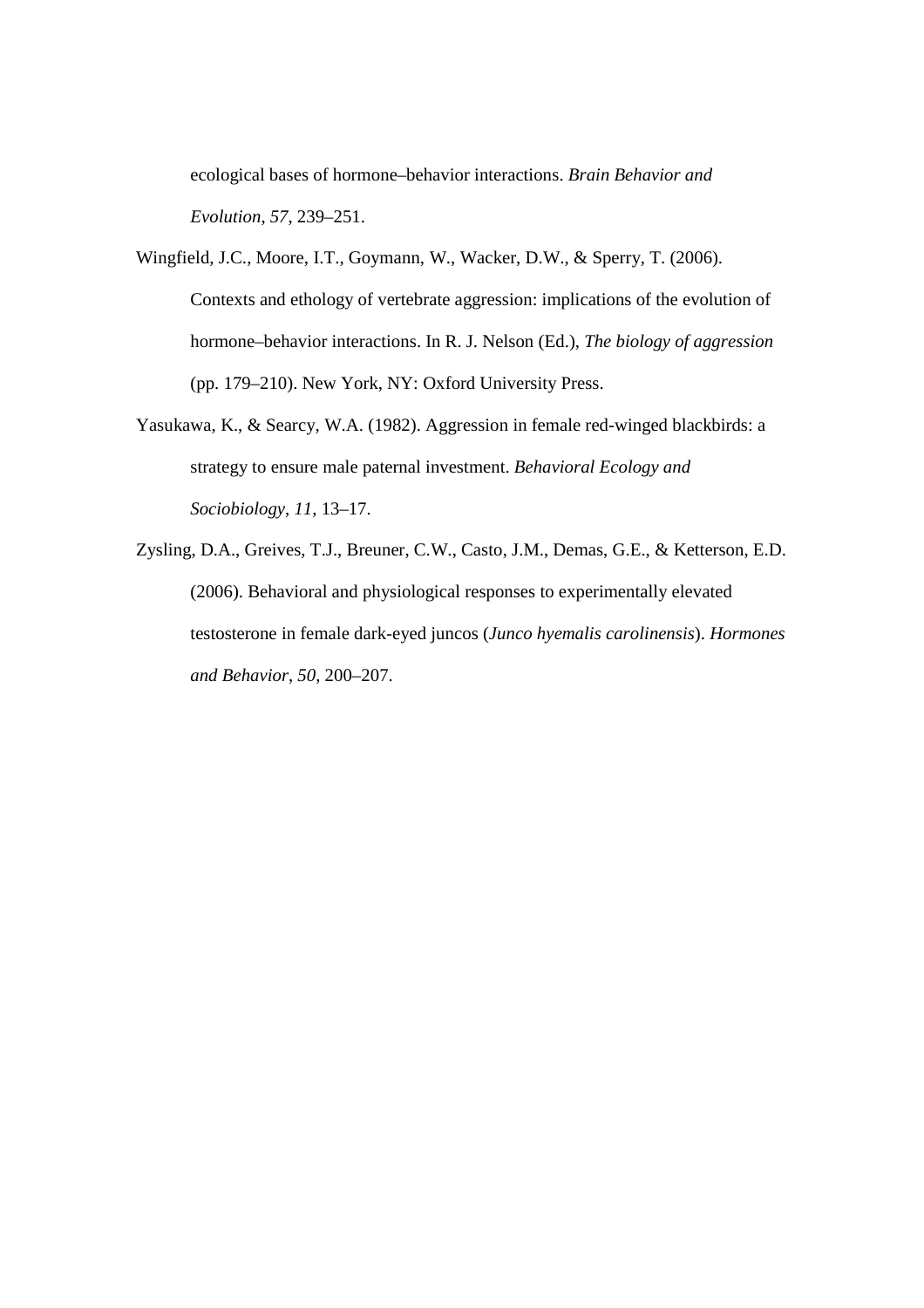# **Table 1**

Linear mixed model analysis assessing the impact of behavioural context (aggressive or nonaggressive), year, day of incubation, corticosterone (CORT) concentration and mass on testosterone (T) concentrations of incubating female cardinals

| Fixed effects     | Estimate |          |      |            |
|-------------------|----------|----------|------|------------|
| Behaviour context | $-0.97$  | 1, 19.67 | 0.11 | 0.74       |
| Year              |          | 2, 19.66 | 1.09 | 0.36       |
| Day of incubation |          | 9, 19.48 | 1.29 | 0.30       |
| <b>CORT</b>       | $0.07\,$ | 1, 19.32 | 0.22 | 0.64       |
| <b>Mass</b>       | $-0.01$  | , 20.00  | 0.59 | $\rm 0.81$ |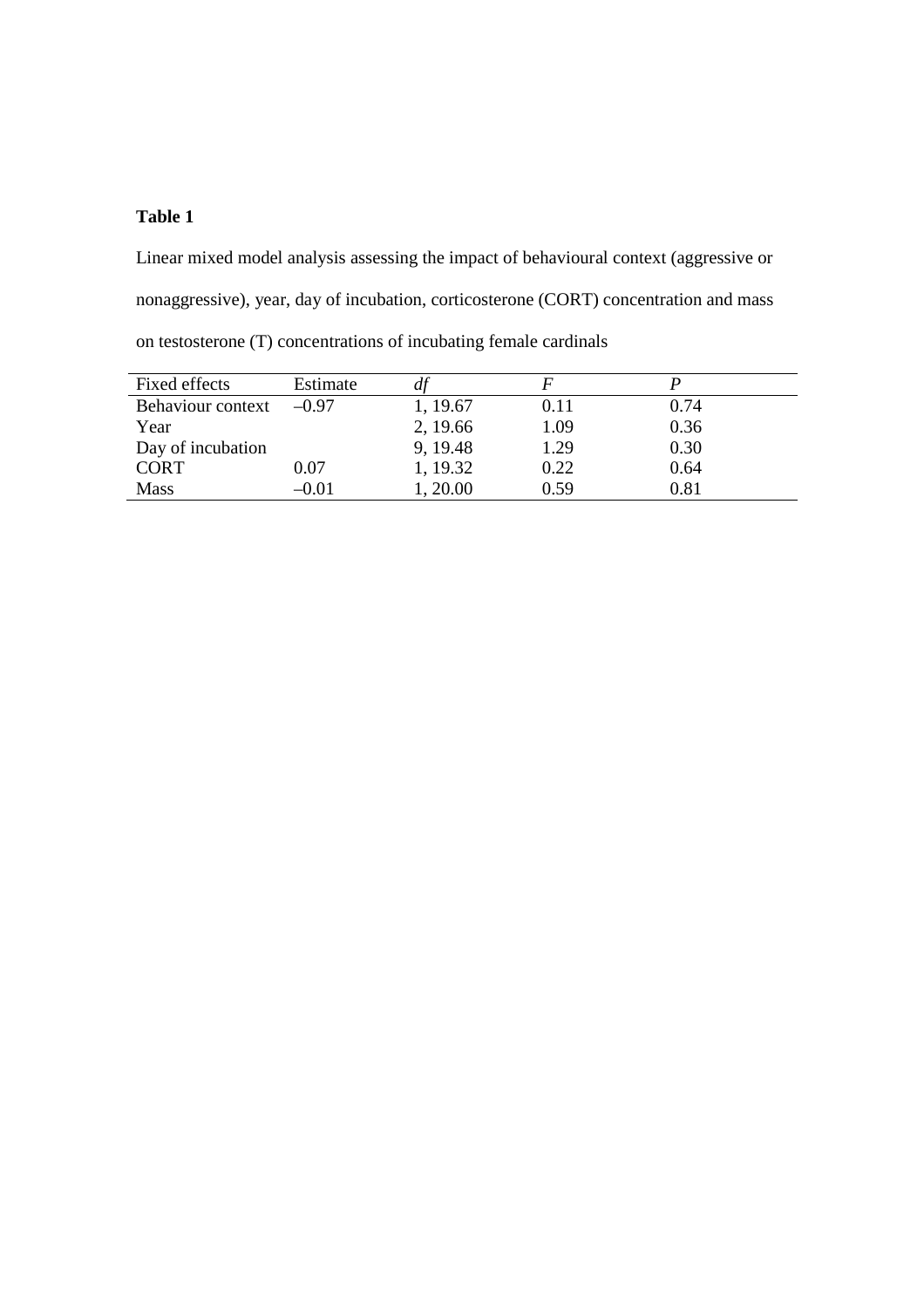# **Table 2**

Means and SEs of testosterone (T, ng/ml) and corticosterone (CORT, ng/ml), and ranges of T and CORT of female cardinals captured in passive (control) and aggressive

(simulated nest intrusion, SNI) contexts

|            |                                  |       | <b>CORT</b>              |       |
|------------|----------------------------------|-------|--------------------------|-------|
|            | Mean                             | Range | Mean                     | Range |
| <b>SNI</b> | $0.96(0.06)$ $0.35-1.65$         |       | $8.67(0.91)$ $1.00-21.1$ |       |
|            | Control $0.77(0.08)$ $0.26-1.20$ |       | $6.73(0.94)$ 1.41-12.8   |       |